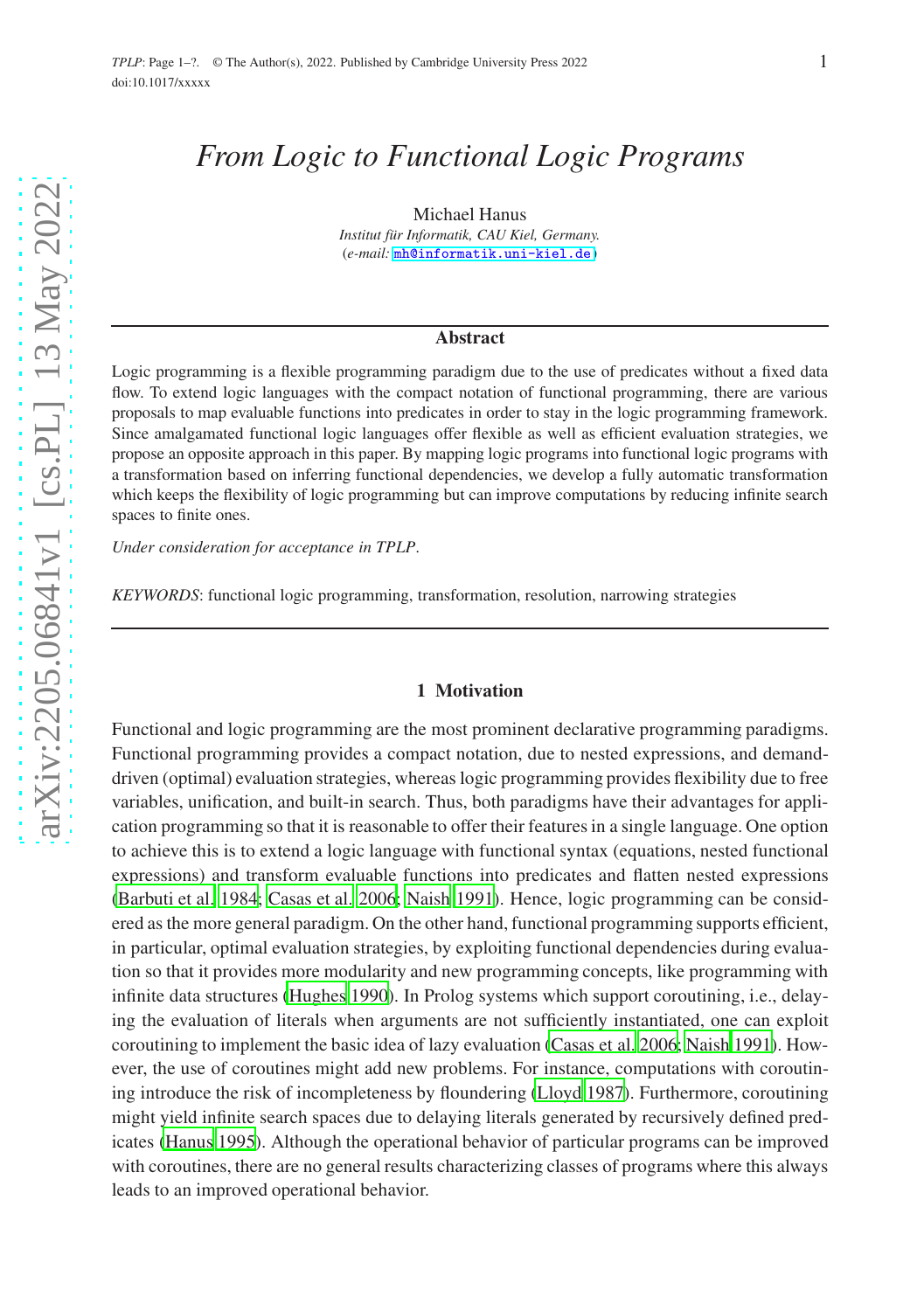# 2 *Michael Hanus*

Amalgamated *functional logic languages* [\(Antoy and Hanus 2010](#page-14-3)) are an approach to support flexible as well as efficient evaluation strategies. For instance, the language Curry [\(Hanus 2016\)](#page-15-3) is based on an optimal and logically sound and complete strategy [\(Antoy et al. 2000](#page-14-4); [Antoy 1997\)](#page-14-5). The motivation of this paper is to show that functional logic languages are actually superior to pure logic languages. Instead of transforming functions into predicates, we present a sequence of transformations which map logic programs into functional logic programs. Using a sophisticated mapping based on inferring functional dependencies, we obtain a fully automatic transformation tool which can reduce the computational efforts. In particular, infinite search spaces w.r.t. logic programs can be reduced to finite ones w.r.t. the transformed functional logic programs.

This paper is structured as follows. The next section reviews basic notions of logic and functional logic programming. Section [3](#page-3-0) presents a simple embedding of logic into functional logic programs, which is extended in Sect. [4](#page-4-0) and [5](#page-6-0) by considering functional dependencies. Section [6](#page-7-0) discusses the inference of such dependencies and Sect. [7](#page-10-0) adds some extensions. This final transformation is implemented in a tool sketched in Sect. [8.](#page-11-0) We evaluate our transformation in Sect. [9](#page-11-1) before we conclude. The appendix contains the proofs of the theorems.

## 2 Logic and Functional Logic Programming

In this section we fix our notation for logic programs and briefly review some relevant features of functional logic programming. More details are in the textbook of [Lloyd \(1987\)](#page-15-2) and in surveys on functional logic programming [\(Antoy and Hanus 2010;](#page-14-3) [Hanus 2013\)](#page-15-4).

In logic programming (we use Prolog syntax for concrete examples), *terms* are constructed from variables  $(X, Y, \ldots)$ , numbers, atom constants  $(c, d, \ldots)$ , and functors or term constructors  $(f, g, \ldots)$  applied to a sequence of terms, like  $f(t_1, \ldots, t_n)$ . A *literal*  $p(t_1, \ldots, t_n)$  is a predicate  $p$ applied to a sequence of terms, and a *goal*  $L_1, \ldots, L_k$  is a sequence of literals, where  $\Box$  denotes the empty goal  $(k = 0)$ . Predicates are defined by *clauses*  $L : B$ , where the *head*  $L$  is a literal and the *body B* is a goal (a *fact* is a clause with an empty body  $\Box$ , otherwise it is a *rule*). A *logic program* is a sequence of clauses.

Logic programs are evaluated by SLD-resolution steps, where we consider the leftmost selection rule here. Thus, if  $G = L_1, \ldots, L_k$  is a goal and  $L : B$  is a variant of a program clause (with fresh variables) such that there exists a most general unifier<sup>[1](#page-1-0)</sup> (mgu)  $\sigma$  of  $L_1$ and *L*, then  $G \vdash_{\sigma} \sigma(B, L_2, \ldots, L_k)$  is a *resolution* step. We denote by  $G_1 \vdash_{\sigma}^* G_m$  a sequence  $G_1 \vdash_{\sigma_1} G_2 \vdash_{\sigma_2} \ldots \vdash_{\sigma_{m-1}} G_m$  of resolution steps with  $\sigma = \sigma_{m-1} \circ \cdots \circ \sigma_1$ . A *computed answer* for a goal *G* is a substitution  $\sigma$  (usually restricted to the variables occurring in *G*) with  $G \vdash_{\sigma}^* \Box$ .

#### <span id="page-1-1"></span>*Example 1*

The following logic program defines the well-known predicate app for list concatenation, a predicate app3 to concatenate three lists, and a predicate dup which is satisfied if the second argument occurs at least two times in the list provided as the first argument:

app([],Ys,Ys).  $app([X|Xs],Ys,[X|Zs])$  :-  $app(Xs,Ys,Zs)$ .  $app3(Xs,Ys,Zs,Ts)$  :-  $app(Xs,Ys,Rs)$ ,  $app(Rs,Zs,Ts)$ . dup(Xs,Z) :-  $app3($ , $[Z|_$ ], [Z|\_ $], Xs)$ .

<span id="page-1-0"></span><sup>1</sup> Substitutions, variants, and unifiers are defined as usual [\(Lloyd 1987\)](#page-15-2).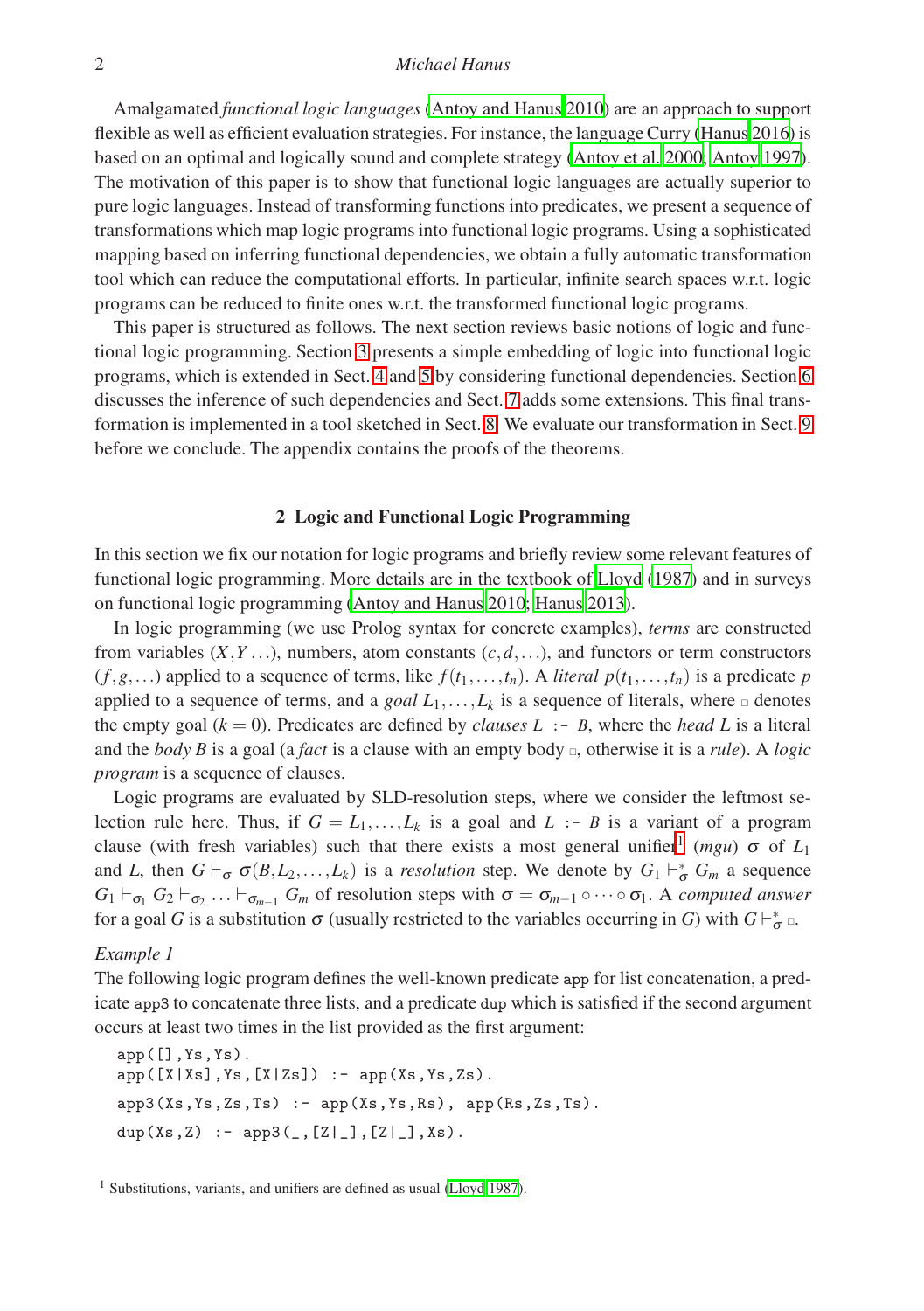The computed answers for the goal dup( $[1,2,2,1]$ ,Z) are  $\{Z \mapsto 1\}$  and  $\{Z \mapsto 2\}$ . They can be computed by a Prolog system, but after showing these answers, Prolog does not terminate due to an infinite search space. Actually, Prolog does not terminate for the goal dup( $[1, z)$ ) since it enumerates arbitrary long lists for the first argument of app3.

Functional logic programming [\(Antoy and Hanus 2010;](#page-14-3) [Hanus 2013](#page-15-4)) integrates the most important features of functional and logic languages in order to provide a variety of programming concepts. Functional logic languages support higher-order functions and lazy (demand-driven) evaluation from functional programming as well as non-deterministic search and computing with partial information from logic programming. The declarative multi-paradigm language Curry [\(Hanus 2016\)](#page-15-3), which we use in this paper, is a functional logic language with advanced programming concepts. Its syntax is close to Haskell [\(Peyton Jones 2003](#page-15-5)), i.e., variables and names of defined operations start with lowercase letters and the names of data constructors start with an uppercase letter. The application of an operation  $f$  to  $e$  is denoted by juxtaposition (" $f e$ ").

In addition to Haskell, Curry allows *free* (*logic*) *variables*in program rules (equations) and initial expressions. Function calls with free variables are evaluated by a possibly non-deterministic instantiation of arguments.

# <span id="page-2-2"></span>*Example 2*

The following Curry program<sup>[2](#page-2-0)</sup> defines the operations of Example [1](#page-1-1) in a functional manner, where logic features (free variables z and  $\overline{\phantom{a}}$ ) are exploited to define dup:

app [] ys = ys app  $(x:xs)$   $ys = x : app xs ys$ app3  $xs$  ys  $zs$  = app (app  $xs$  ys)  $zs$ dup  $xs$  |  $xs == app3 (z:-)(z:-)$ = z

"|" introduces a condition, and "=:=" denotes semantic unification, i.e., the expressions on both sides are evaluated before unifying them.

Since app can be called with free variables in arguments, the condition in the definition of dup is solved by instantiating z and the anonymous free variables "\_" to appropriate *values* (i.e., expressions without defined functions) before reducing the function calls. This corresponds to narrowing [\(Reddy 1985;](#page-15-6) [Slagle 1974\)](#page-15-7).  $t \rightarrow \sigma t'$  is a *narrowing step* if there is some non-variable position *p* in *t*, an equation (program rule) *l* = *r*, and an mgu  $\sigma$  of *t*|<sub>*p*</sub> and *l* such that  $t' = \sigma(t[r]_p)$ ,<sup>[3](#page-2-1)</sup> i.e.,  $t'$  is obtained from  $t$  by replacing the subterm  $t|_p$  by the equation's right-hand side and applying the unifier. This definition also applies to conditional equations  $l \mid c = r$  which are considered as syntactic sugar for the unconditional equation  $l = c \> r$ , where the operation " $\>$ " is defined by True  $&>x = x$ .

Curry is based on the *needed narrowing strategy* [\(Antoy et al. 2000\)](#page-14-4) which also uses non-mostgeneral unifiers in narrowing steps to ensure the optimality of computations. Needed narrowing is a demand-driven evaluation strategy, i.e., it supports computations with infinite data structures [\(Hughes 1990\)](#page-15-1) and can avoid superfluous computations. The latter property is our motivation to transform logic programs into Curry programs, since this can reduce infinite search spaces to

<span id="page-2-0"></span><sup>&</sup>lt;sup>2</sup> We simplify the concrete syntax by omitting the declaration of free variables, like z, which is required in concrete Curry programs to enable some consistency checks by the compiler.

<span id="page-2-1"></span><sup>3</sup> We use common notations from term rewriting [\(Baader and Nipkow 1998;](#page-14-6) [TeReSe 2003\)](#page-15-8).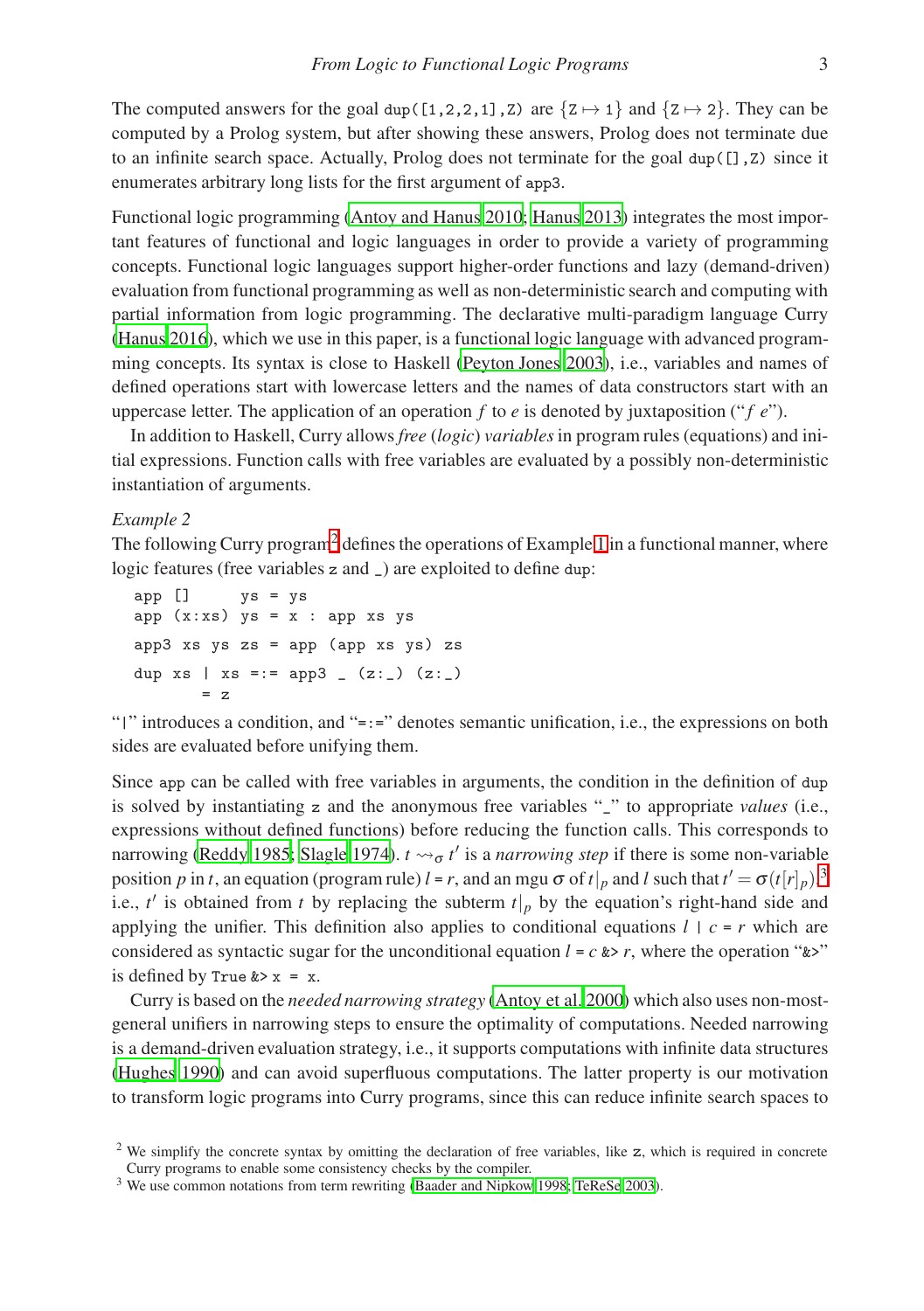## 4 *Michael Hanus*

finite ones. For instance, the evaluation of the expression dup [] has a finite computation space: the generation of longer lists for the first argument of app3 is avoided since there is no demand for such lists.

dup is a *non-deterministic operation* since it might deliver more than one result for a given argument, e.g., the evaluation of dup  $[1,2,2,1]$  yields the values 1 and 2. Non-deterministic operations, which can formally be interpreted as mappings from values into sets of values (González-Moreno et al. 1999), are an important feature of contemporary functional logic languages. For the transformation described in this paper, this feature has the advantage that it is not important to transform predicates into purely mathematical functions (having at most one result for a given combination of arguments).

Curry has many more features which are useful for application programming, like *set functions* [\(Antoy and Hanus 2009](#page-14-8)) to encapsulate search, and standard features from functional programming, like modules or monadic I/O [\(Wadler 1997\)](#page-15-9). However, the kernel of Curry described so far should be sufficient to understand the transformation described in the following sections.

# 3 Conservative Transformation

<span id="page-3-0"></span>Functional logic programming is an extension of pure logic programming. Hence, there is a straightforward way to map logic programs into functional logic programs: map each predicate into a Boolean function and transform each clause into a (conditional) equation. We call this mapping the *conservative transformation* since it keeps the basic structure of derivations. Since narrowing-based functional logic languages support free variables as well as overlapping rules, this mapping does not change the set of computed solutions (in contrast to a purely functional target language where always the first matching rule is selected).

As a first step to describe this transformation, we have to map terms from logic into functional logic notation. Since terms in logic programming (here: Prolog syntax) have a direct correspondence to data terms (as used in Curry), the mapping of terms is just a change of syntax (e.g., uppercase variables are mapped into lowercase, and lowercase constants and constructors are mapped into their uppercase equivalents). We denote this *term transformation* by  $\llbracket \cdot \rrbracket_{\mathcal{T}}$ , i.e.,  $\llbracket \cdot \rrbracket_{\mathcal{G}}$ is a syntactic transformation which maps a (Prolog) term, written inside the brackets, into a (Curry) data term. It is defined by a case distinction as follows:

| $\llbracket X \rrbracket_{\mathcal{T}} = x$                                                        | (variable)        |
|----------------------------------------------------------------------------------------------------|-------------------|
| $\llbracket n \rrbracket_{\mathcal{D}} = n$                                                        | (number constant) |
| $  c  _{\mathcal{D}} = C$                                                                          | (atom constant)   |
| $[[f(t_1,,t_n)]]_{\mathscr{T}} = F[[t_1]]_{\mathscr{T}}  [[t_1]]_{\mathscr{T}}$ (constructed term) |                   |

Based on this term transformation, we define a mapping  $\llbracket \cdot \rrbracket_{\mathscr{C}}$  from logic into functional logic programs where facts and rules are transformed into unconditional and conditional equations, respectively (the symbol "&&" is an infix operator in Curry denoting the Boolean conjunction):

$$
[p(t_1, \ldots, t_n)]_{\mathscr{C}} = p [t_1]_{\mathscr{T}} \ldots [t_n]_{\mathscr{T}}
$$
 (literal)  

$$
[l_1, \ldots, l_k]_{\mathscr{C}} = [l_1]_{\mathscr{C}} \& \ldots \& [l_k]_{\mathscr{C}}
$$
 (goal)  

$$
[l \cdot]_{\mathscr{C}} = [l]_{\mathscr{C}} = \text{True}
$$
 (fact)  

$$
[l \cdot b]_{\mathscr{C}} = [l]_{\mathscr{C}} | [b]_{\mathscr{C}} = \text{True}
$$
 (rule)  

$$
[clause_1 \ldots clause_m]_{\mathscr{C}} = [clause_1]_{\mathscr{C}} \ldots [clause_m]_{\mathscr{C}}
$$
 (program)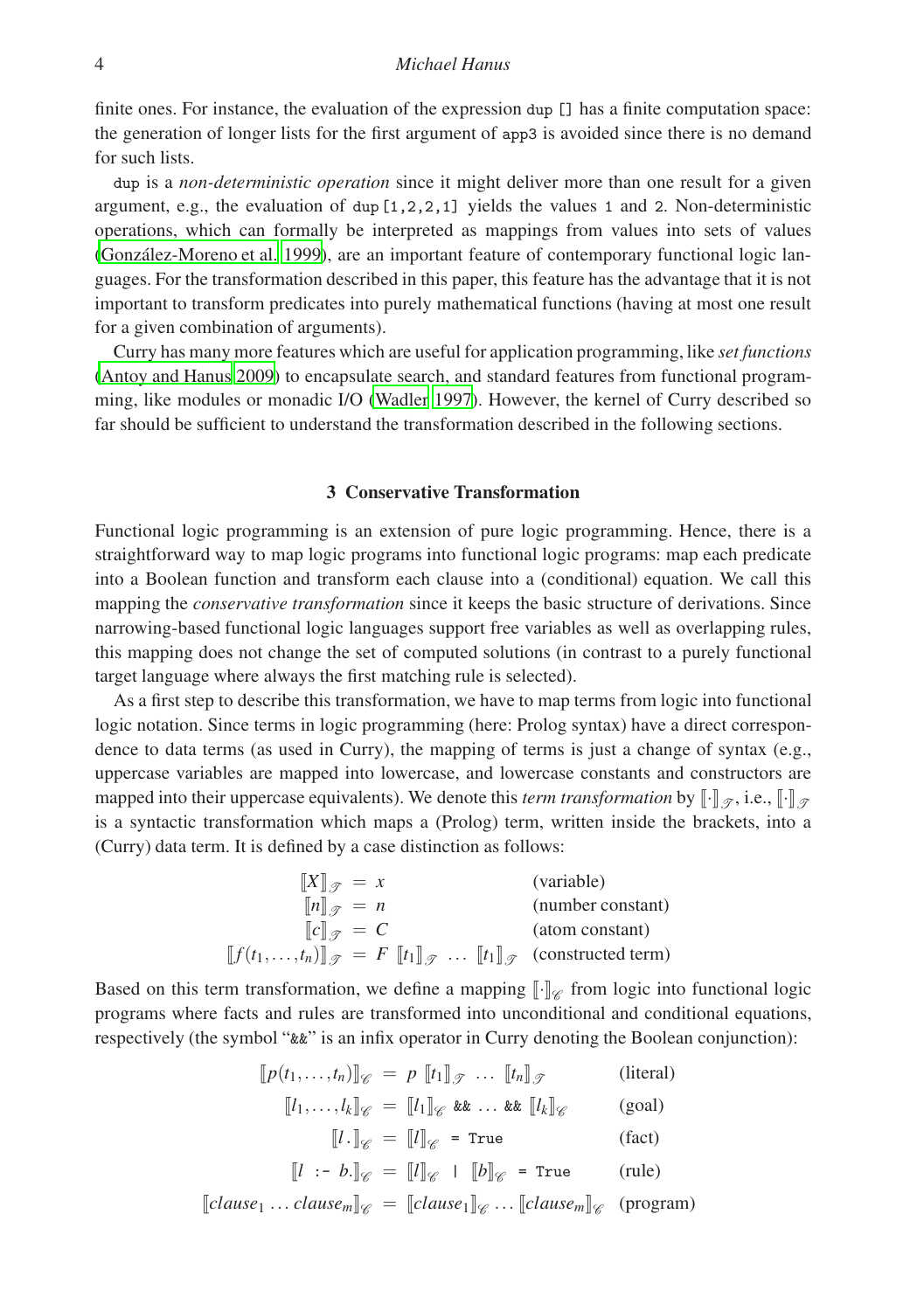<span id="page-4-1"></span>*Example 3*

Consider the following program to add two natural numbers in Peano representation, where o represents zero and s represents the successor of a natural [\(Sterling and Shapiro](#page-15-10) [1994\)](#page-15-10):

```
plus(o,Y,Y).
plus(s(X),Y,s(Z)) := plus(X,Y,Z).
```
The conservative transformation produces the following Curry program:

plus O y y = True plus (S x) y (S z) | plus x  $y$  z = True

Note that the first rule would not be allowed in functional languages, like Haskell, since the lefthand side is not linear due to the two occurrences of the pattern variable y. For compatibility with logic programming, such multiple occurrences of variables in patterns are allowed in Curry, where they are considered as syntactic sugar for explicit unification constraints. Thus, the first rule is equivalent to

plus  $0 \ y \ y'$  |  $y == y' = True$ 

Apart from small steps to handle conditions and conjunctions, there is a strong correspondence between the derivations steps in the logic programs and the functional logic programs obtained by the conservative transformation. Therefore, the following result can be proved by induction on the length of the resolution and narrowing derivations, respectively.

<span id="page-4-2"></span>*Theorem 1* (*Correctness of the conservative transformation*)

Let *P* be a logic program and *G* a goal. There is a resolution derivation  $G \vdash_{\sigma}^* \varphi$  w.r.t. *P* if and only if there is a narrowing derivation  $\llbracket G \rrbracket_{\mathscr{C}} \stackrel{*}{\leadsto} \sigma$  True w.r.t.  $\llbracket P \rrbracket_{\mathscr{C}}$ .

## 4 Functional Transformation

<span id="page-4-0"></span>The conservative transformation simply maps *n*-ary predicates into *n*-ary Boolean functions. In order to exploit features from *functional* logic programming, one should mark at least one argument as a *result argument* with the intended meaning that the operation maps values for the remaining arguments into values for the result arguments. For instance, consider the predicate plus defined in Example [3.](#page-4-1) Here, the third argument could be considered as a result argument since plus maps values for the first two arguments into a value for the third argument. Hence, the definition of plus can also be transformed into the following functional logic program:

```
plus 0 \, y = yplus (S x) y | z =:= plus x y = S z
```
We call this the *functional transformation* and denote it by  $[\cdot]_{\mathscr{F}}$ . At this point we do not replace the occurrence of z in the right-hand side by plus  $x$  y since this might lead to a different semantics, as we will see later.

It is interesting to note that, without such a replacement, it is not really relevant which arguments are considered as results. For instance, if the first two arguments of plus are marked as result arguments, we obtain the following program by the functional transformation:

plus  $y = (0, y)$ plus  $(S z) | (x,y) == plus z = (S x, y)$ 

This specifies a non-deterministic operation which returns, for a given natural number *n*, all splittings into two numbers such that their sum is equal to *n*: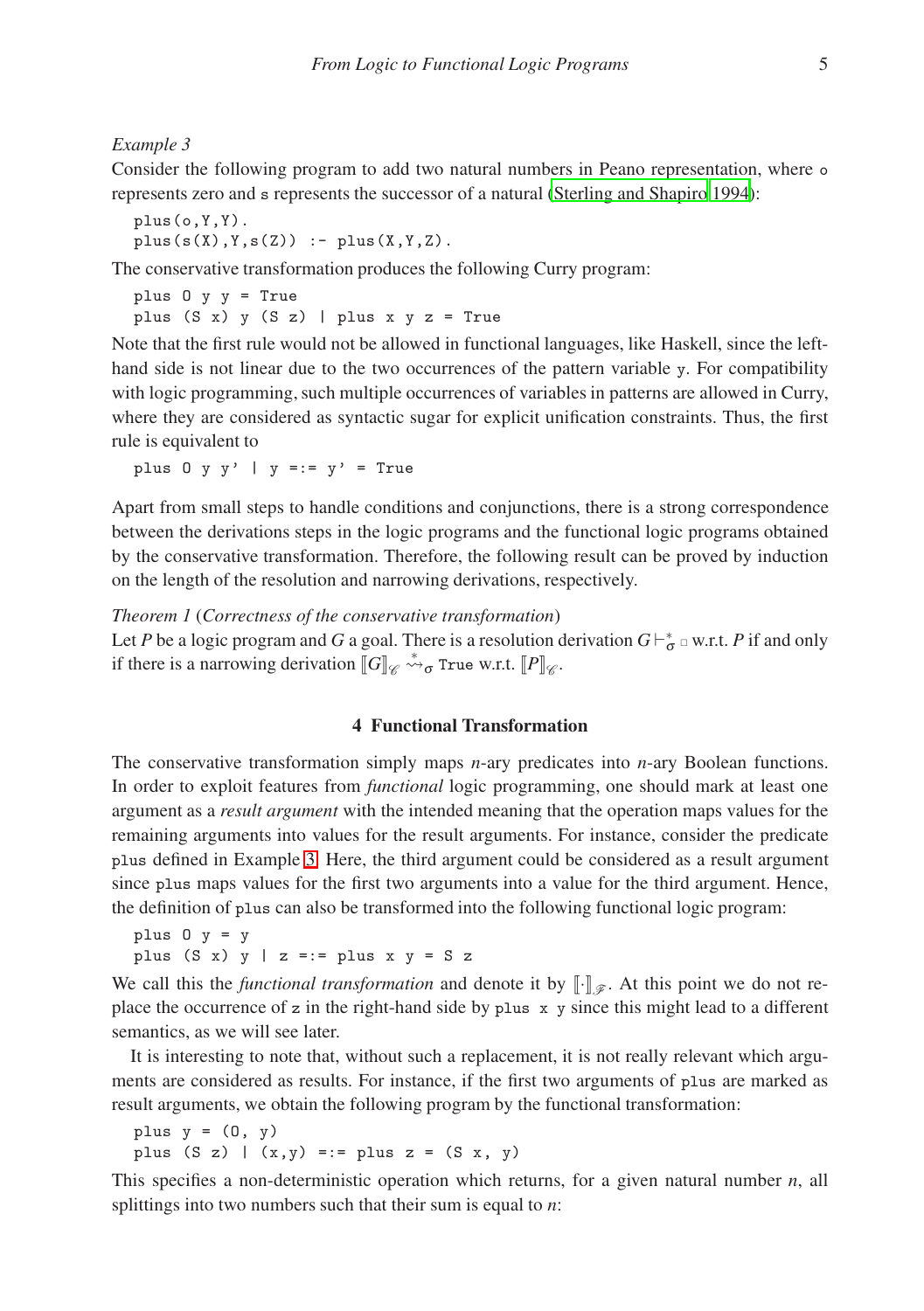```
> plus (S (S O))
(S (S O), O)
(S O, S O)
(O, S (S O))
```
Later we will show how to prefer the transformation into deterministic operations, since they will lead to a better operational behavior. For the moment we should keep in mind that the selection of result arguments could be arbitrary. In order to fix it, we assume that, for each *n*ary predicate *p*, there is an assignment  $\mathcal{R}(p/n) \subseteq \{1, ..., n\}$  which defines the result argument positions, e.g.,  $\mathcal{R}(plus/3) = \{3\}$  or  $\mathcal{R}(plus/3) = \{1,2\}$ . In practice, one can specify the result argument positions for a predicate by a specific directive, e.g.,

:- function plus/3: 3.

or

```
:- function plus/3: [1,2].
```
If the set of result argument positions for an *n*-ary predicate is  $\{n\}$ , it can also be omitted in the directive, as in

```
:- function plus/3.
```
Our tool, described below, respects such directives or tries to infer them automatically.

With these prerequisites in mind, we denote the *functional transformation w.r.t. a result argument position mapping*  $\mathcal{R}$  by  $\llbracket \cdot \rrbracket_{\mathcal{F}}^{\mathcal{R}}$ . To define this transformation, we use the following notation to split the arguments of a predicate call  $p(t_1,...,t_n)$  into the result and the remaining arguments. If  $\mathscr{R}(p/n) = {\pi_1, \ldots, \pi_u}$  and  ${\pi'_1, \ldots, \pi'_v} = {1, \ldots, n} \setminus \mathscr{R}(p/n)$  (where  $\pi_i < \pi_{i+1}$  and  $\pi'_j < \pi'_{j+1}$ ), then the result arguments are  $r_i = t_{\pi_i}$ , for  $i \in \{1, \ldots, u\}$ , and the remaining arguments are  $a_j = t_{\pi'_j}$ , for  $j \in \{1, ..., v\}$ . Then  $\llbracket \cdot \rrbracket_{\mathscr{F}}^{\mathscr{R}}$  is defined as follows:

$$
[\![p(t_1, \ldots, t_n)]\!]_{\mathscr{F}}^{\mathscr{R}} = (\![r_1]\!]_{\mathscr{F}}, \ldots, [\![r_u]\!]_{\mathscr{F}}) = := p [\![a_1]\!]_{\mathscr{F}} \ldots [[\![a_v]\!]_{\mathscr{F}}
$$
 (literal,  $u > 0$ )  

$$
[\![p(t_1, \ldots, t_n)]\!]_{\mathscr{F}}^{\mathscr{R}} = p [\![t_1]\!]_{\mathscr{F}}, \ldots [[\![t_n]\!]_{\mathscr{F}}
$$
 (literal,  $u = 0$ )

$$
[\![p(t_1, \ldots, t_n)]\!]_{\mathscr{F}}^{\mathscr{R}} = p [\![t_1]\!]_{\mathscr{F}} \cdots [t_n]\!]_{\mathscr{F}}
$$
 (literal,  $u = 0$ )  

$$
[\![l_1, \ldots, l_k]\!]_{\mathscr{F}}^{\mathscr{R}} = [\![l_1]\!]_{\mathscr{F}}^{\mathscr{R}} \& \ldots \& [\![l_k]\!]_{\mathscr{F}}^{\mathscr{R}}
$$
 (goal)

$$
[[p(t_1,\ldots,t_n) \cdot]]_{{\mathscr{F}}}^{{\mathscr{R}}} = p[[a_1]]_{{\mathscr{F}}} \ldots [[a_v]]_{{\mathscr{F}}} = (\llbracket r_1 \rrbracket_{{\mathscr{F}}},\ldots,\llbracket r_u \rrbracket_{{\mathscr{F}}}) \qquad (\text{fact}, u > 0)
$$

$$
[[p(t_1,\ldots,t_n) \cdot]]_{{\mathscr{F}}}^{{\mathscr{R}}} = p[[t_1]]_{{\mathscr{F}}} \ldots [[t_n]]_{{\mathscr{F}}} = \text{True} \qquad (\text{fact}, u = 0)
$$

$$
[\![p(t_1, \ldots, t_n) \cdot ]\!]_{\mathscr{F}}^{\mathscr{R}} = p [\![t_1]\!]_{\mathscr{T}} \ldots [t_n]\!]_{\mathscr{T}} = \text{True} \qquad (\text{fact}, u = 0)
$$
  

$$
[\![p(t_1, \ldots, t_n) \; \vdots \; b \cdot ]\!]_{\mathscr{F}}^{\mathscr{R}} = p [\![a_1]\!]_{\mathscr{T}} \ldots [a_v]\!]_{\mathscr{T}} | [\![b]\!]_{\mathscr{T}}^{\mathscr{R}} = (\![r_1]\!]_{\mathscr{T}}, \ldots, [r_u]\!]_{\mathscr{T}}) \text{ (rule, } u > 0)
$$
  

$$
[\![p(t_1, \ldots, t_n) \; \vdots \; b \cdot ]\!]_{\mathscr{F}}^{\mathscr{R}} = p [\![t_1]\!]_{\mathscr{T}} \ldots [t_n]\!]_{\mathscr{T}} | [\![b]\!]_{\mathscr{F}}^{\mathscr{R}} = \text{True} \qquad (\text{rule, } u = 0)
$$
  

$$
[\![cls_1 \ldots cls_m]\!]_{\mathscr{F}}^{\mathscr{R}} = [\![cls_1]\!]_{\mathscr{T}}^{\mathscr{R}} \ldots [\![cls_m]\!]_{\mathscr{F}}^{\mathscr{R}} \qquad (\text{program})
$$

<span id="page-5-0"></span>As already mentioned, the actual selection of result positions is not relevant so that we have the following result, which can be proved similarly to Theorem [1:](#page-4-2)

#### *Theorem 2* (*Correctness of the functional transformation*)

Let *P* be a logic program,  $\mathscr R$  a result argument position mapping for all predicates in *P*, and *G* a goal. There is a resolution derivation  $G \models_{\sigma}^* \Box$  w.r.t. *P* if and only if there is a narrowing derivation  $\llbracket G \rrbracket_{\mathscr{F}}^{\mathscr{R}} \leadsto_{\sigma}$  True w.r.t.  $\llbracket P \rrbracket_{\mathscr{F}}^{\mathscr{R}}.$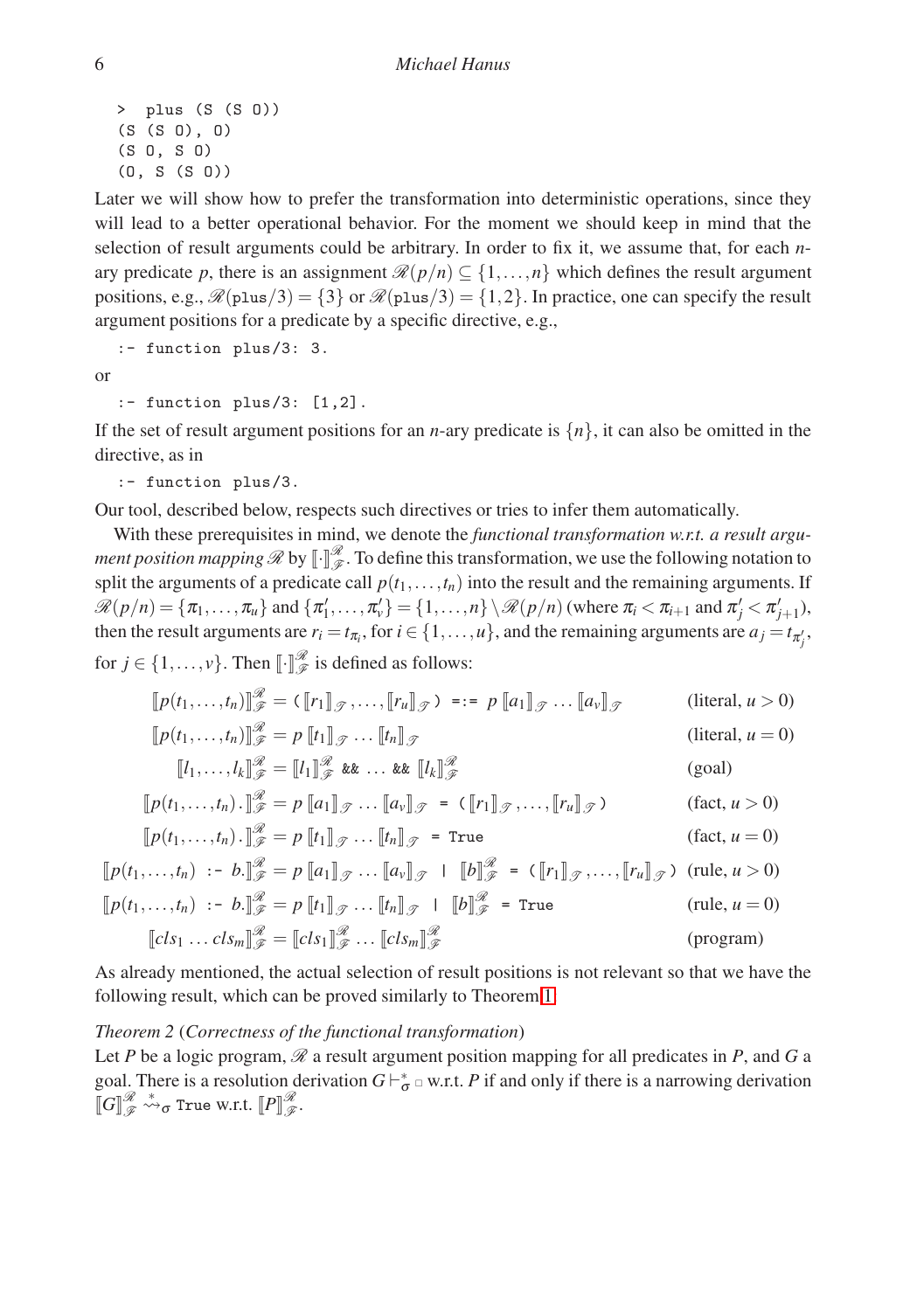## 5 Demand Functional Transformation

<span id="page-6-0"></span>Consider the result of the functional transformation of plus w.r.t. the result argument position mapping  $\mathcal{R}(\text{plus}/3) = \{3\}$ :

plus  $0$   $y = y$ plus (S x)  $y$  | z = := plus x  $y$  = S z

Since the value of z is determined by the expression plus  $x y$ , we could be tempted to replace the unification in the condition by a local binding for z:

plus  $0$   $y = y$ plus  $(S \times)$   $y = S \times w$  where  $z = p$  lus  $x \times y$ 

Since  $z$  is used only once, we could inline the definition of  $z$  and obtain the purely functional definition

plus O y = y plus  $(S \times)$  y = S (plus x y)

Although this transformation looks quite natural, there is a potential problem with this transformation. In a strict language, where arguments are evaluated before jumping into the function's body ("call by value"), there is no difference between these versions of plus. However, there is also no operational advantage of this transformation. An advantage could come from the nonstrict or demand-driven evaluation of functions, as used in Haskell or Curry and discussed by [Hughes \(1990](#page-15-1)) and Huet and Lévy (1991). For instance, consider the predicate is Pos which returns True if the argument is non-zero

 $isPos 0 = False$ isPos  $(S \times) = True$ 

and the expression isPos (plus  $n_1 n_2$ ), where  $n_1$  is a big natural number. A strict language requires  $n_1 + 1$  rewrite steps to evaluate this expression, whereas a non-strict language needs only two steps w.r.t. the purely functional definition of plus.

The potential problem of this transformation comes from the fact that it does not require the evaluation of subexpressions which do not contribute to the overall result. For instance, consider the functions

dec  $(S \t x) = x$  const  $x y = x$ 

and the expression  $e = \text{const } 0$  (dec 0). Following the mathematical principle of "replacing equals by equals", *e* is equivalent to O, but a strict language does not compute this value.

Hence, it is a matter of taste whether we want to stick to purely equational reasoning, i.e., ignore the evaluation of subexpressions that do not contribute to the result, or strictly evaluate all subexpressions independent of their demand.[4](#page-6-1) Since non-strict evaluation yields reduced search spaces (as discussed below), we accept this slight change in the semantics and define the *demand functional transformation*  $\llbracket \cdot \rrbracket_{\mathscr{D}}^{\mathscr{R}}$  as follows. Its definition is identical to  $\llbracket \cdot \rrbracket_{\mathscr{F}}^{\mathscr{R}}$  except for the translation of a literal in a goal. Instead of a unification,  $\llbracket \cdot \rrbracket_{\mathscr{D}}^{\mathscr{R}}$  generates a local binding let/where  $([r_1]_{\mathscr{T}},..., [r_u]_{\mathscr{T}}) = p[[a_1]_{\mathscr{T}}...[[a_v]_{\mathscr{T}}]$  if the result arguments  $r_1,...,r_u$  are variables which do not occur in the rule's left-hand side or in result arguments of other goal literals. The latter restriction avoids inconsistent bindings for a variable. Since such bindings are evaluated on demand in non-strict languages, this change has the effect that the transformed programs might require fewer steps to compute a result.

<span id="page-6-1"></span><sup>4</sup> Note that every reasonable programming language requires the non-strict evaluation of conditional (if-then-else) expressions so that there is no completely strict language.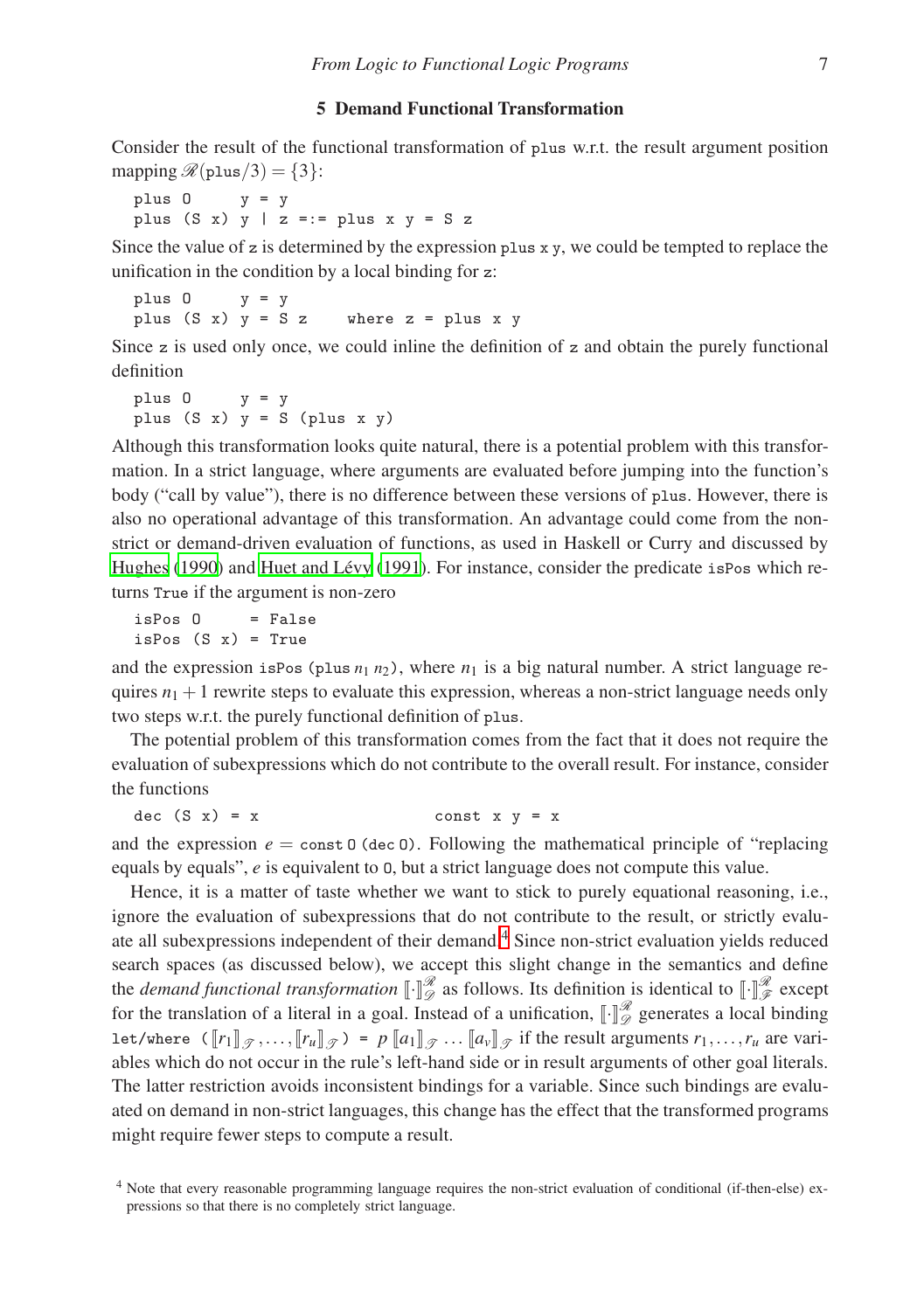In order to produce more compact and readable program, local bindings of single variables, i.e.,  $x = e$ , are *inlined* if possible, i.e., if there is only a single occurrence of x in the rule, this occurrence is replaced by *e* and the binding is deleted. This kind of inlining is the inverse of the normalisation of functional programs presented by [Launchbury](#page-15-12) [\(1993\)](#page-15-12) to specify a natural semantics for lazy evaluation.

#### <span id="page-7-1"></span>*Example 4*

Consider the usual definition of naive reverse:

```
:- function app/3.
app([], Ys, Ys).
app([X|Xs],Ys,[X|Zs]) :- app(Xs,Ys,Zs).
:- function rev/2.
rev([], []).
rev([X|Xs],Zs) :- rev(Xs,Ys), app(Ys,[X],Zs).
```
The demand functional transformation translates this program into the Curry program

```
app [] ys = ys
app (x:xs) ys = x : app xs ysrev [] = []rev(x:xs) = app(revxs)[x]
```
<span id="page-7-2"></span>Thanks to the functional *logic* features of Curry, one can use the transformed program similarly to the logic program. For instance, the equation app  $xs$   $s = 0.12, 3$  computes all splittings of the list  $[1,2,3]$ , and rev ps =:= ps computes palindromes ps.

An advantage of this transformation becomes apparent for nested applications of recursive predicates. For instance, consider the concatenation of three lists, as shown in Example [1:](#page-1-1)

```
:- function app3/4.
app3(Xs,Ys,Zs,Ts) :- app(Xs,Ys,Rs), app(Rs,Zs,Ts).
```
The demand functional transformation maps it into

```
app3 xs ys zs = app (app xs ys) zs
```
The Prolog goal app3(Xs,Ys,Zs,[]) has an infinite search space, i.e., it does not terminate after producing the solution  $X_s = []$ ,  $Y_s = []$ ,  $Z_s = []$ . In contrast, Curry has a finite search space since the demand-driven evaluation avoids the superfluous generation of longer lists. This shows the advantage of transforming logic programs into functional logic programs: the operational behavior is improved, i.e., the size of the search space could be reduced due to the demand-driven exploration of the search space, whereas the positive features, like backward computations, are kept.

A slight disadvantage of the demand functional transformation is the fact that it requires the specification of the result argument position mapping  $\mathcal{R}$ , e.g., by explicit function directives. In the next section, we show how it can be automatically inferred.

## 6 Inferring Result Argument Positions

<span id="page-7-0"></span>As already discussed above, the selection of result arguments is not relevant for the applicability of our transformation. For instance, the predicate

 $p(a,c)$ .  $p(b, c)$ .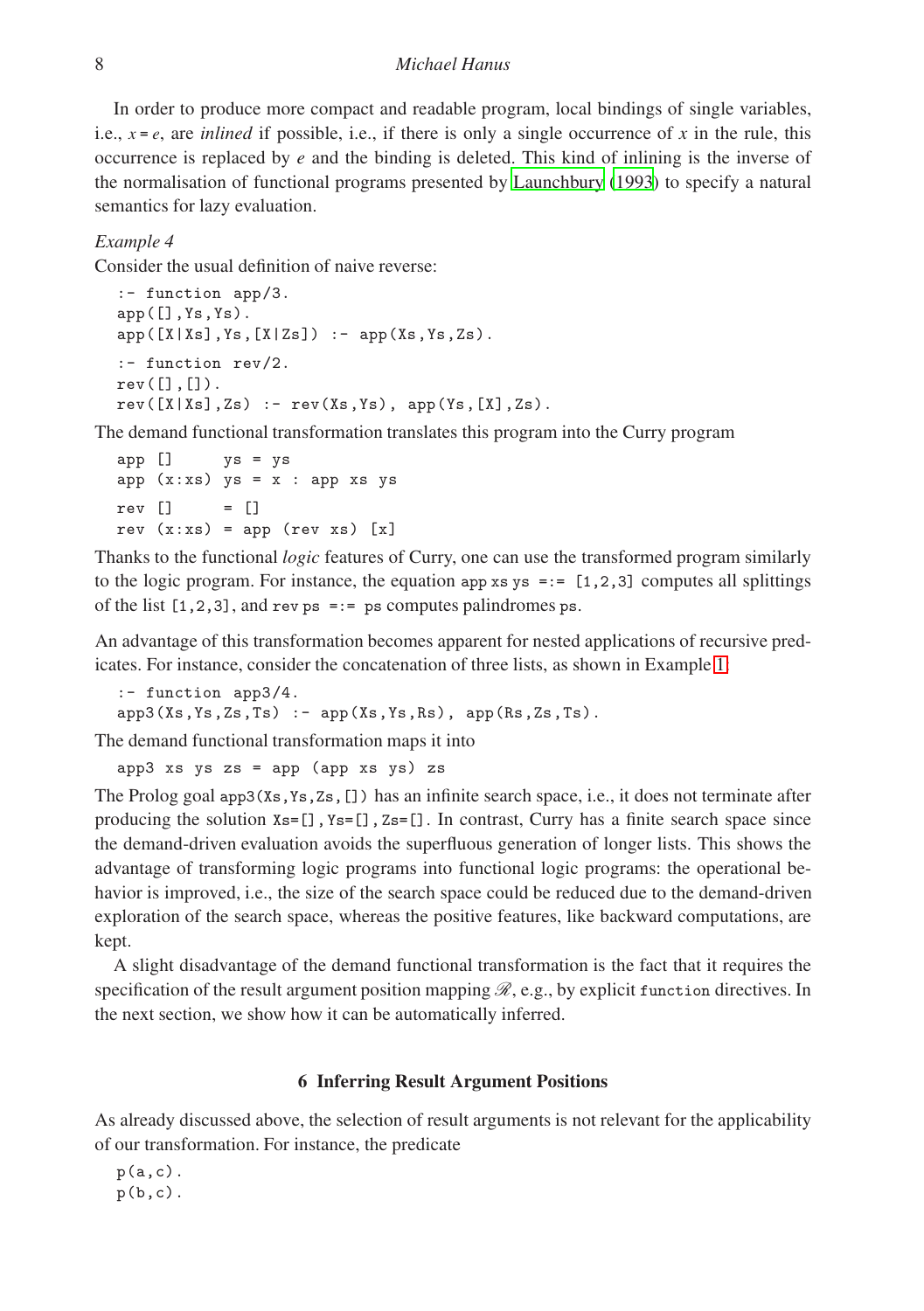could be transformed into the function

$$
\begin{array}{rcl} p & A & = & C \\ p & B & = & C \end{array}
$$

as well as into the non-deterministic operation

$$
\begin{array}{rcl}\n p & C & = & A \\
 p & C & = & B\n \end{array}
$$

or just kept as a predicate:

```
p A C = True
p B C = True
```
In general, it is difficult to say what is the best representation of a predicate as a function. One could argue that deterministic operations are preferable, but there are also examples where nondeterministic operations lead to reduced search spaces. For instance, the complexity of the classical permutation sort can be improved by defining the computation of permutations as a non-deterministic operation (González-Moreno et al. 1999; [Hanus 2013\)](#page-15-4).

A possible criterion can be derived from the theory of term rewriting (Huet and Lévy 1991) and functional logic programming [\(Antoy et al. 2000](#page-14-4)). If the function definitions are *inductively sequential* [\(Antoy 1992\)](#page-14-9), i.e., the left-hand sides of the rules of each function contain arguments with a unique case distinction, the demand-driven evaluation (needed narrowing) is optimal in the number of computed solutions and the length of successful derivations [\(Antoy et al. 2000\)](#page-14-4). In the following, we present a definition of this criterion adapted to logic programs.

In many logic programs, there is a single argument which allows a unique case distinction between all clauses, e.g., the first argument in the predicates app, rev, or plus shown above. However, there are also predicates requiring more than one argument for a unique selection of a matching rule. For instance, consider Ackermann's function as a logic program, as presented by [Sterling and Shapiro \(1994\)](#page-15-10):

```
ackermann(o,N,s(N)).
ackerman(s(M),o,V) :- akerman(M,s(o),V).ackerman(s(M),s(N),V) :- ackerman(s(M),N,V1), ackerman(M,V1,V).
```
The first argument distinguishes between the cases of an atom  $\circ$  and a structure  $s(M)$ , but, for the latter case, two rules might be applicable. Hence, the second argument is necessary to distinguish between these rules. Therefore, we call {1,2} a set of *inductively sequential argument positions* for this predicate.

A precise definition of inductively sequential argument positions is based on the notion of definitional trees [\(Antoy 1992\)](#page-14-9). The following definition is adapted to our needs.

#### *Definition 1* (*Inductively sequential arguments*)

A *partial definitional tree*  $\mathcal{T}$  with a literal *l* is either a *clause node* of the form *clause*( $l : -b$ ) with some goal *b*, or a *branch node* of the form *branch*(*l*,  $p$ ,  $\mathcal{T}_1$ ,...,  $\mathcal{T}_k$ ), where *p* is a position of a variable *x* in *l*,  $f_1, \ldots, f_k$  are pairwise different functors,  $\sigma_i = \{x \mapsto f_i(x_1, \ldots, x_{a_i})\}$  where  $x_1, \ldots, x_{a_i}$  are new pairwise distinct variables, and, for all *i* in  $\{1, \ldots, k\}$ , the child  $\mathcal{T}_i$  is a partial definitional tree with literal  $\sigma_i(l)$ .

A *definitional tree* of an *n*-ary predicate *p* defined by a set of clauses *cs* is a partial definitional tree  $\mathscr T$  with literal  $p(x_1,...,x_n)$ , where  $x_1,...,x_n$  are pairwise distinct variables, such that a variant of each clause of *cs* is represented in exactly one clause node of  $\mathscr{T}$ . In this case,  $p/n$  is called *inductively sequential*.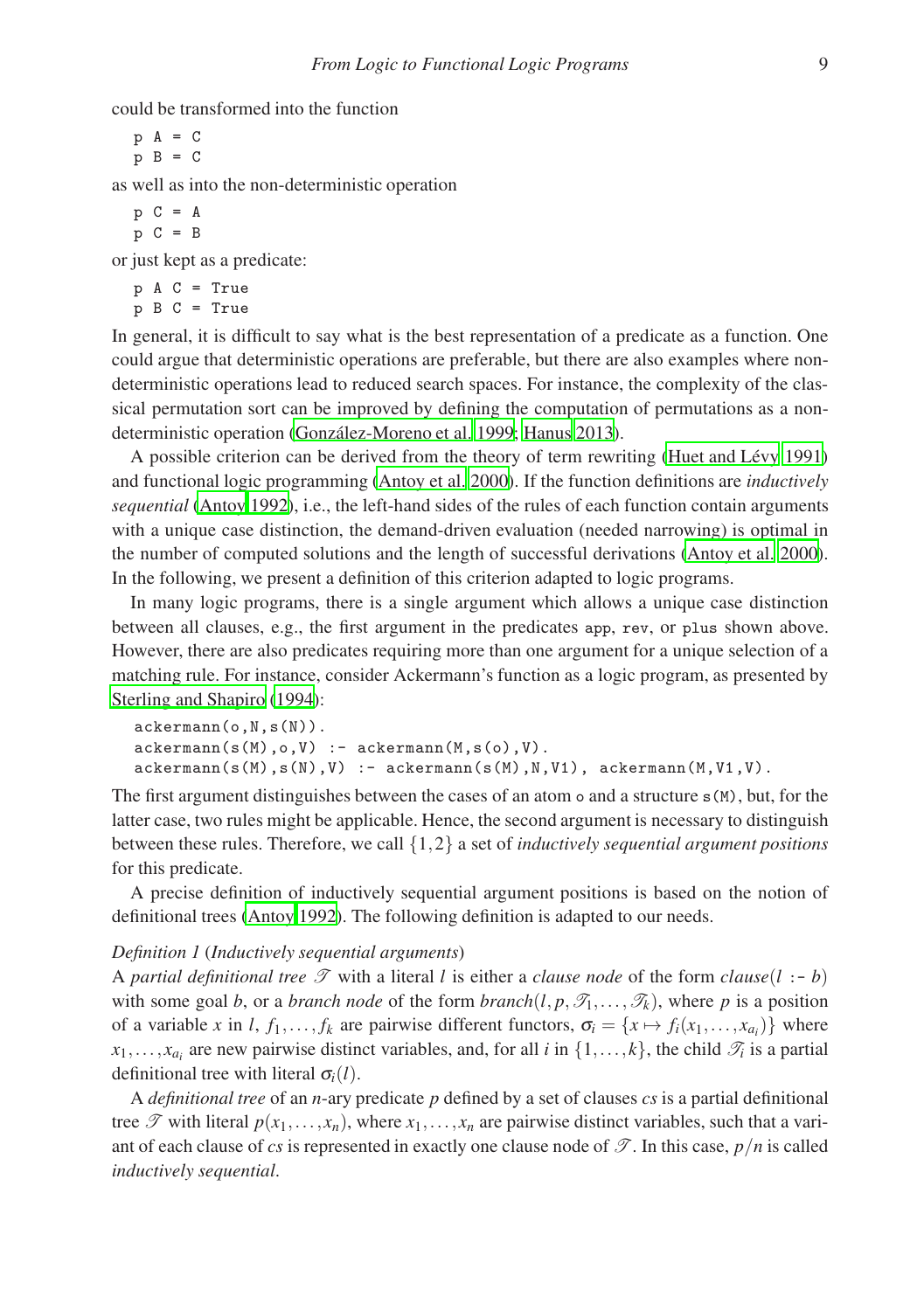A set  $D \subseteq \{1, \ldots, n\}$  of argument positions of  $p/n$  is called *inductively sequential* if there is a definitional tree  $\mathscr T$  of  $p/n$  such that all positions occurring in branch nodes of  $\mathscr T$  with more than one child are equal or below a position in *D*.

The predicate ackermann shown above has the inductively sequential argument sets  $\{1,2,3\}$ and  $\{1,2\}$ . For the predicates app and rev (see Example [4\)](#page-7-1),  $\{1\}$  is the minimal set of inductively sequential argument positions.

Our inference of result argument positions for a *n*-ary predicate *p* is based on the following heuristic:

- 1. Find a minimal set *D* of inductively sequential argument positions of  $p/n$ .
- 2. If *D* exists and the set  $R = \{1, \ldots, n\} \setminus D$  is not empty, select the maximum value *m* of *R* as the result argument, i.e.,  $\mathcal{R}(p/n) = \{m\}$ , otherwise  $\mathcal{R}(p/n) = \emptyset$ .

Thus, a predicate is transformed into a function only if there are some inductively sequential arguments and some other arguments. In this case, we select the maximum argument position, since this is usually the intended one in practical programs. Moreover, a single result argument allows a better nesting of function calls which leads to a better demand-driven evaluation.

Minimal sets of inductively sequential argument positions can be computed by analyzing the heads of all clauses. There might be different inductively sequential argument sets for a given set of clauses. For instance, the predicate q defined by the clauses

 $q(a,c)$ .  $q(b,d)$ .

has two minimal sets of inductively sequential arguments:  $\{1\}$  and  $\{2\}$ . The actual choice of arguments is somehow arbitrary. If predicates are inductively sequential, the results of [Antoy et al.](#page-14-4) [\(2000\)](#page-14-4) ensure that the programs obtained by our transformation with the heuristic described above can be evaluated in an optimal manner.

A special case of our heuristic to infer result argument positions are predicates defined by a single rule. Since such a definition is clearly non-overlapping and inductively sequential, all such predicates might be considered as functions. However, this might lead to unintended function definitions, e.g., if a predicate is defined by a single clause containing a conjunction of literals. Therefore, we use the following heuristic. A predicate defined by a single rule is transformed into a function only if the last argument of the head is not a variable or a variable which occurs in a result argument position in the rule's body. The first case is reasonable to transform predicates which define constants, as

 $two(s(s(o)))$ .

into constant definitions, as

 $two = S(S<sub>0</sub>)$ 

An example for the second case is the automatic transformation of app3 into a function, as shown in Sect. [5.](#page-7-2)

Although these heuristics yield the expected transformations in most practical cases (they have been developed during the experimentation with our tool, see below), one can always override them using an explicit function directive in the logic program.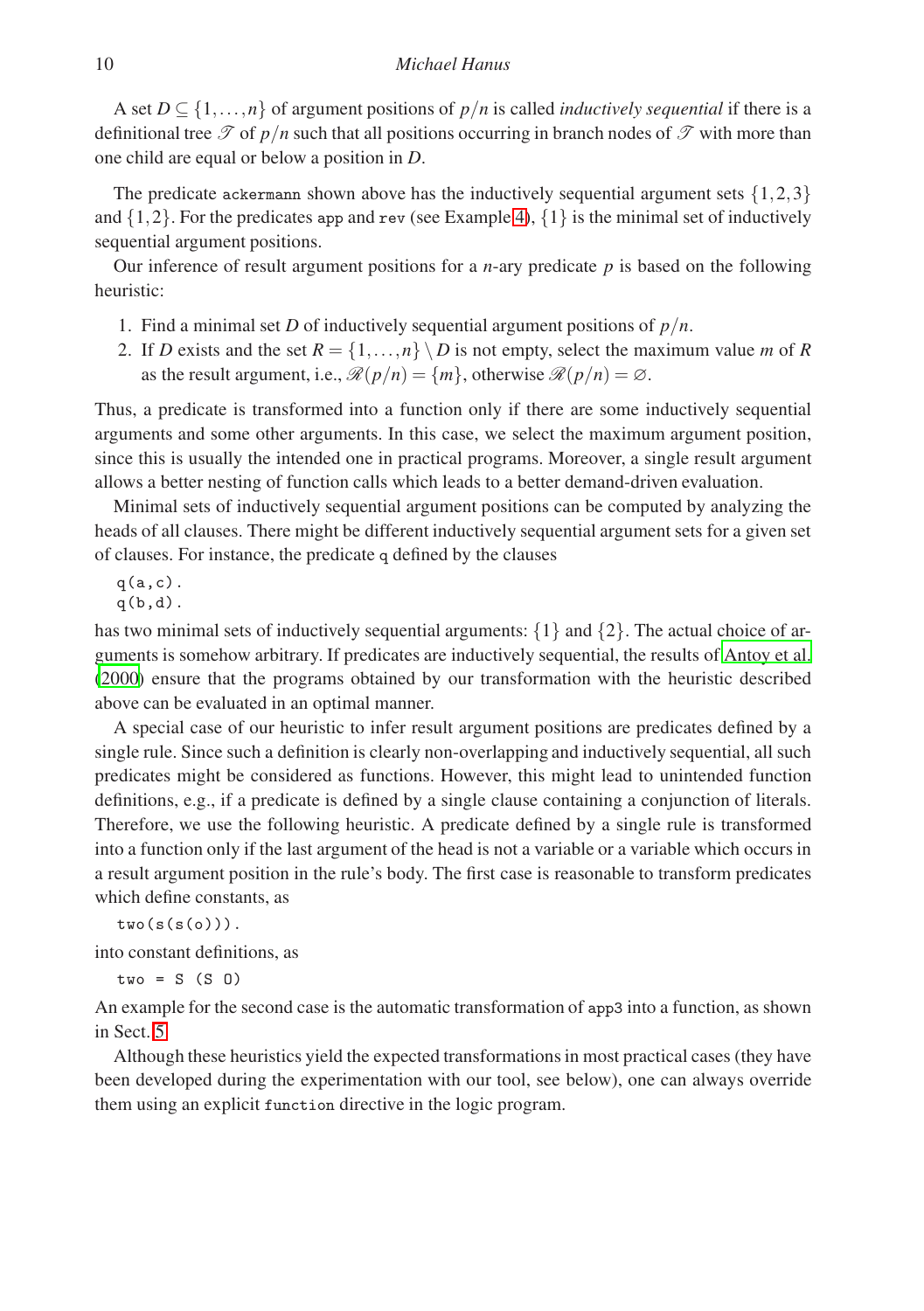#### 7 Extensions

<span id="page-10-0"></span>Our general objective is the transformation of pure logic programs into functional logic ones. Prolog programs often use many impure features which cannot be directly translated into a language like Curry. This is intended, because functional logic languages are an approach to demonstrate how to avoid impure features and side effects by concepts from functional programming. For instance, I/O operations, offered in Prolog as predicates with side effects, can be represented in functional (logic) languages by monadic operations which structure effectful computations [\(Wadler 1997\)](#page-15-9). Encapsulated search (findall) or cuts in Prolog, whose behavior depends on the search strategy and ordering of rules, can be represented in functional logic programming in a strategy-independent manner as set functions [\(Antoy and Hanus 2009](#page-14-8)) or default rules [\(Antoy and Hanus 2017\)](#page-14-10). Thus, a complete transformation of Prolog programs into Curry programs might have to distinguish between "green" and "red" cuts, which is not computable. Nevertheless, it is possible to transform some Prolog features which we discuss in the following.

A useful feature of Prolog is the built-in arithmetic which avoids to compute with numbers in Peano arithmetic. For instance, consider the definition of the predicate length to relate a list with its number of elements:

```
length([],0).
length([X|Xs],L) :- length(Xs,L1), L is L1+1.
```
Since the first argument position is inductively sequential, it is reasonable to transform length into a function with  $\mathcal{R}(\text{length}/2) = \{2\}$ . Furthermore, the predicate "is" evaluates its second argument to a number and returns this result by unifying it with its first argument. Thus,  $\mathcal{R}(is/2) = \{1\}$ . Using this result argument position mapping, the demand functional transformation yields the program

 $length$   $]$  = 0 length  $(x:xs) = length xs + 1$ 

where the occurrence of is is omitted since it behaves as the identity function.

Arbitrary Prolog cuts cannot be translated (or only into awkward code). However, Prolog cuts can be avoided by using Prolog's if-then-else construct. If the condition is a simple predicate, like a deterministic test or an arithmetic comparison, it can be translated into a functional if-then-else construct. For instance, consider the following definition of the factorial function as a Prolog predicate:

 $fac(N, F) :- (N=0 \rightarrow F=1 ; N1 is N - 1, fac(N1, F1), F is F1 * N).$ 

Translating this into a function (note that variable F is used in a result argument position in the body) with the arithmetic operations transformed as discussed above, we obtain the functional definition

fac  $n = if n == 0 then 1 else fac (n - 1) * n$ 

With these extensions, many other arithmetic functions are automatically transformed into their typical functional definition.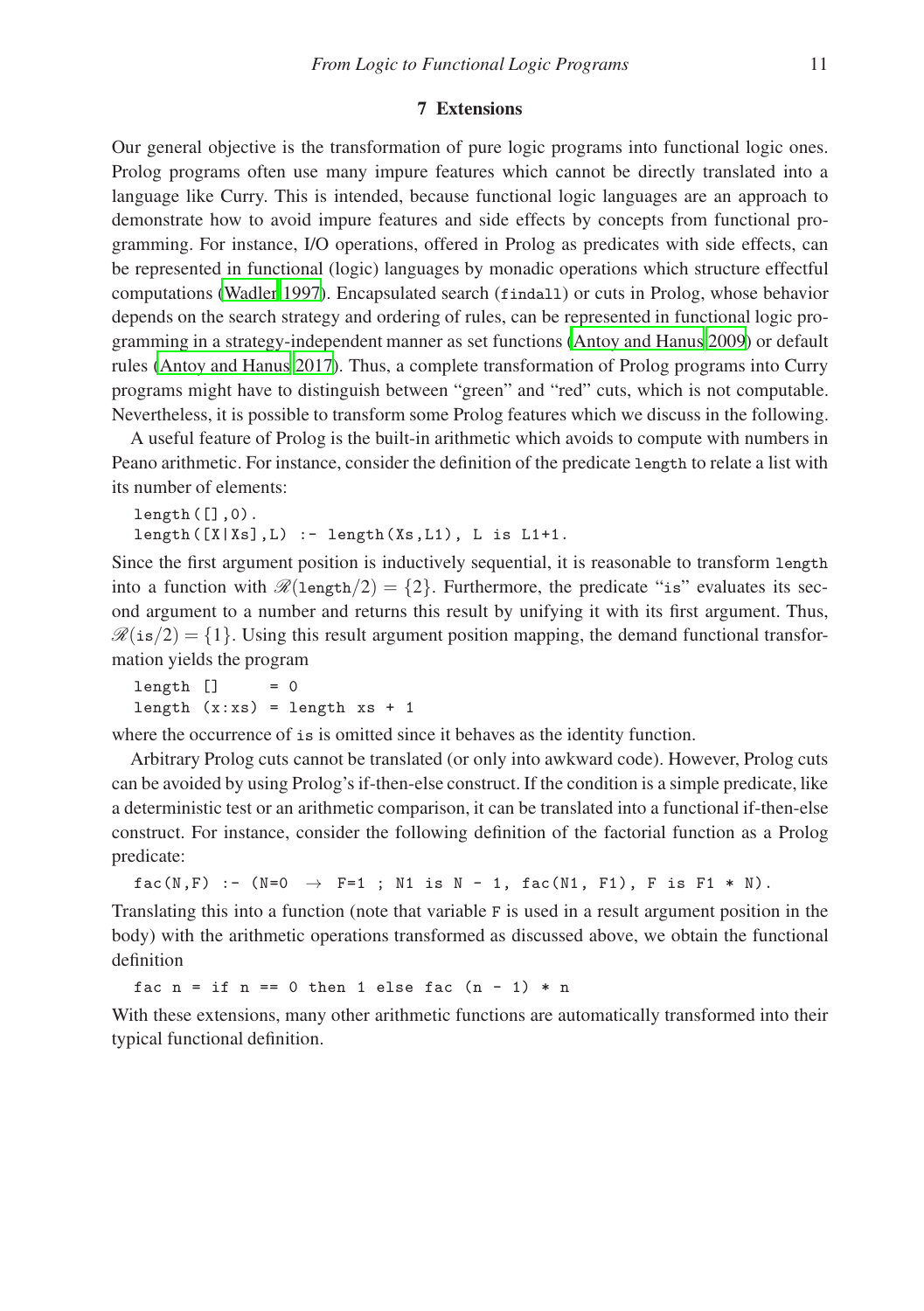# <span id="page-11-0"></span>12 *Michael Hanus*

#### 8 Implementation

In order to evaluate our approach, we have implemented the transformation described in this paper as a tool p12curry in Curry so that it can easily be installed by Curry's package manager.<sup>[5](#page-11-2)</sup> pl2curry has various options to influence the transformation strategy (e.g., conservative, without let bindings, without result position inference, etc). In the default mode, the demand functional transformation is used where result arguments are inferred if they are not explicitly specified by function directives. The tool assumes that the logic program is written in standard Prolog syntax. It reads the Prolog file and transforms it into an abstract representation,<sup>[6](#page-11-3)</sup> from which a Curry program is generated that can be directly loaded into a Curry system.

A delicate practical issue of the transformation is the typing of the transformed programs. Curry is a strongly typed language with parametric types and type classes [\(Wadler and Blott](#page-15-13) [1989\)](#page-15-13). Since logic programs and standard Prolog do not contain type information, our tool defines a single type Term containing all atoms and functors occurring in the logic program. Although this works fine for smaller programs, it could be improved by using type information. For instance, CIAO-Prolog [\(Hermenegildo et al. 2012](#page-15-14)) supports the definition of regular and Hindley-Milner types, which could be translated into algebraic data types, or [Barbosa et al. \(2021\)](#page-14-11) describe a tool to infer similar types from logic programs. Although there is some interest towards adding types to Prolog programs [\(Schrijvers et al. 2008](#page-15-15)), there is no general agreement about its syntax and structure. Therefore, the translation of more refined types is omitted from the current implementation but it could be added in the future.

## 9 Evaluation

<span id="page-11-1"></span>The main motivation for this work is to show that functional logic programs have concrete operational advantages compared to pure logic programs. This has been demonstrated by defining transformations for logic programs into functional logic programs. The simplest transformations (conservative and functional) keeps the structure of computations, whereas the demand functional transformation has the potential advantage to reduce the computation space by evaluating fewer subexpressions.

The practical comparison of original and transformed programs is not straightforward since it depends on the underlying implementation to execute these programs. Compilers for functional languages might contain good optimizations since they must not be prepared for nondeterministic computations (although Prolog systems based on Warren's Abstract Machine (Aït-Kaci 1991; [Warren 1983](#page-15-16)) implement specific indexing techniques to support deterministic branching when it is possible). This can be demonstrated by some typical examples: the naive reverse of list structures (see Example [4\)](#page-7-1), the highly recursive tak function used in various benchmarks [\(Partain 1993\)](#page-15-17) for logic and functional languages, and the Ackermann function (see Sect. [6\)](#page-8-0). Since these logic programs are automatically transformed into purely functional programs using our demand functional transformation, we can execute the original logic programs with Prolog systems and the transformed programs with Haskell (GHC) and Curry (KiCS2 [\(Braßel et al. 2011\)](#page-14-13)) systems (since the functional kernel of Curry use the same syntax as Haskell). KiCS2 compiles Curry programs to Haskell programs by representing non-

<sup>5</sup> <https://www-ps.informatik.uni-kiel.de/~cpm/pkgs/prolog2curry.html>

<span id="page-11-3"></span><span id="page-11-2"></span> $^6$  <https://www-ps.informatik.uni-kiel.de/~cpm/pkgs/prolog.html>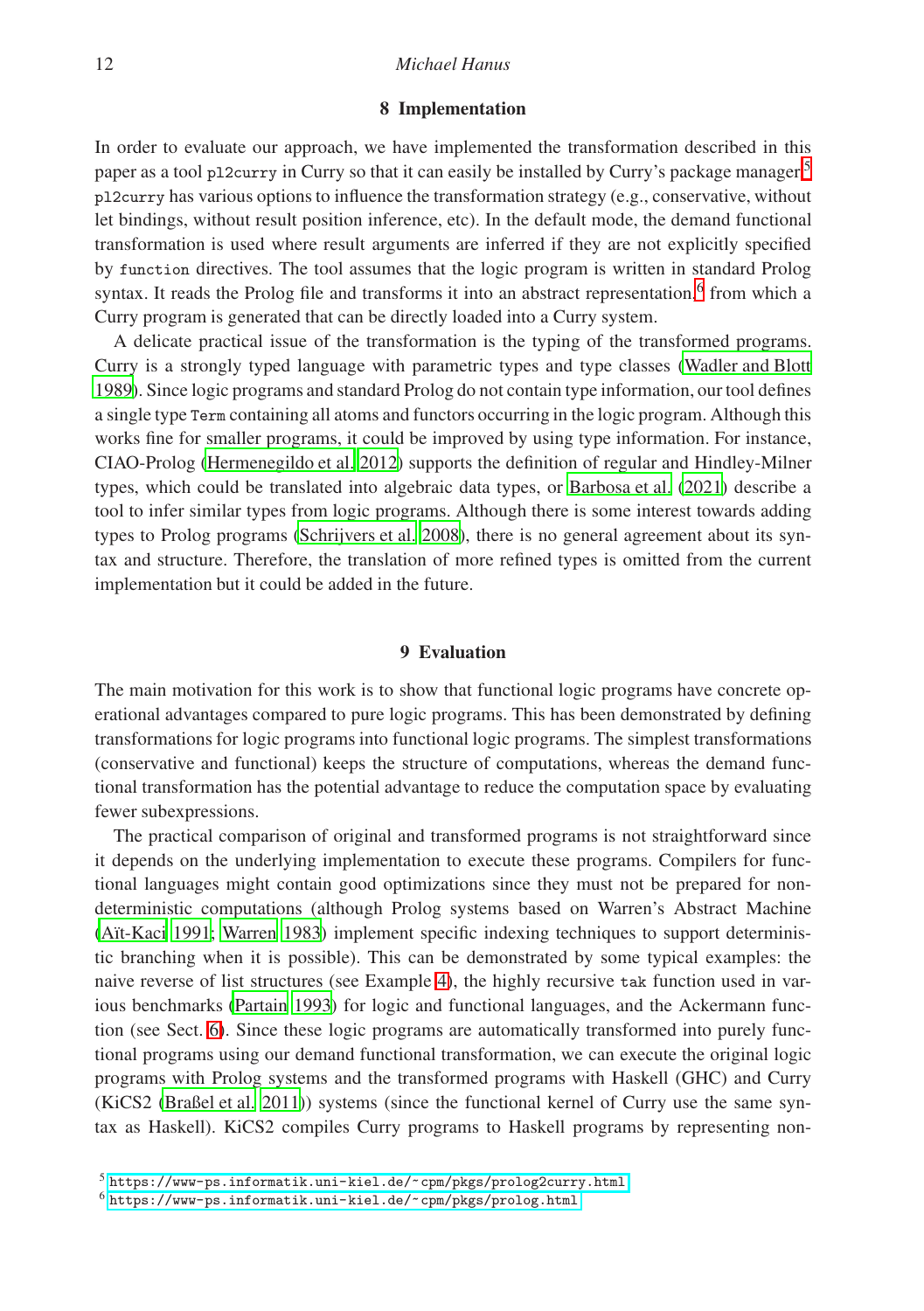deterministic computations as search trees, i.e., the generated Haskell functions return a tree of all result values. Table [1](#page-12-0) contains the average execution times in seconds<sup>[7](#page-12-1)</sup> of reversing a list with 4096 elements, the function tak applied to arguments  $(27,16,8)$ , implemented with built-in integers (takInt) and Peano numbers (takPeano), and the Ackermann function applied to the Peano representation of the numbers (3,9).

| Language:        | Prolog           | Prolog        | Haskell   | Curry       |  |
|------------------|------------------|---------------|-----------|-------------|--|
| System:          | <b>SWI 8.0.2</b> | SICStus 4.7.0 | GHC 8.4.4 | KiCS2 3.0.0 |  |
| rev_4096         | 0.57             | 0.27          | 0.09      | 0.13        |  |
| takInt_27_16_8   | 0.85             | 0.29          | 0.07      | 0.54        |  |
| takPeano_27_16_8 | 5.81             | 0.79          | 0.17      | 0.47        |  |
| ackermann 39     | 231.10           | 13.27         | 0.09      | 0.07        |  |

<span id="page-12-0"></span>Table 1. *Execution times of Prolog, Haskell, and Curry programs*

Note that the demand strategy has no real advantage in these examples. The values of all subexpressions are required so that the same resolution/rewrite steps, possibly in a different order, are performed in Prolog and Haskell/Curry. Therefore, the results show the dependency on the actual language implementations. Although the table indicates the superiority of the functional programs (in particular, GHC seems to implement recursion quite efficiently), one might also obtain better results for a logic programming system by sophisticated implementation techniques, e.g., by specific compilation techniques based on mode information, as done in Mercury [\(Somogyi et al. 1996\)](#page-15-18), or by statically analyzing programs to optimize the generated code [\(Van Roy and Despain 1990\)](#page-15-19). For instance, the large execution times of the Prolog version of the Ackermann function are probably due to the fact that the function is defined by pattern matching on two arguments whereas typical Prolog systems implement indexing on one argument only. Nevertheless, the results for the Curry system KiCS2 show a clear improvement without loosing the flexibility of logic programming, since the same Curry program can compute result values as well as search for required argument values. Note that all systems of these benchmarks use unbounded integers, whereas KiCS2 has a more complex representation of integers in order to support searching demanded values for free integer variables [\(Braßel et al. 2008](#page-14-14)).

Because it is difficult to draw definite conclusions from the absolute execution times, we want to emphasize the qualitative improvement of our transformation. The demand functional transformation might reduce the number of evaluation steps and leads to a demand-driven exploration of the search space. In the best case, it can reduce infinite search spaces to finite ones. We already discussed such examples before. For instance, our transformation automatically maps the logic program of Example [1](#page-1-1) into the functional logic program of Example [2](#page-2-2) so that the infinite search space of the predicate dup applied to an empty list is cut down to a small finite search space for the function dup. As a similar example, the goal plus $(X, Y, R)$ , plus $(R, Z, o)$  (w.r.t. Example [3\)](#page-4-1) has an infinite search space, whereas the transformed expression plus (plus x y)  $z == 0$  has a finite search space w.r.t. the demand functional transformation.

<span id="page-12-1"></span><sup>7</sup> The benchmarks, which are contained in the Curry package prolog2curry, were executed on a Linux machine running Debian 10 with an Intel Core i7-7700K (4.2Ghz) processor. The time is the total run time of executing a binary generated with the various Prolog/Haskell/Curry systems.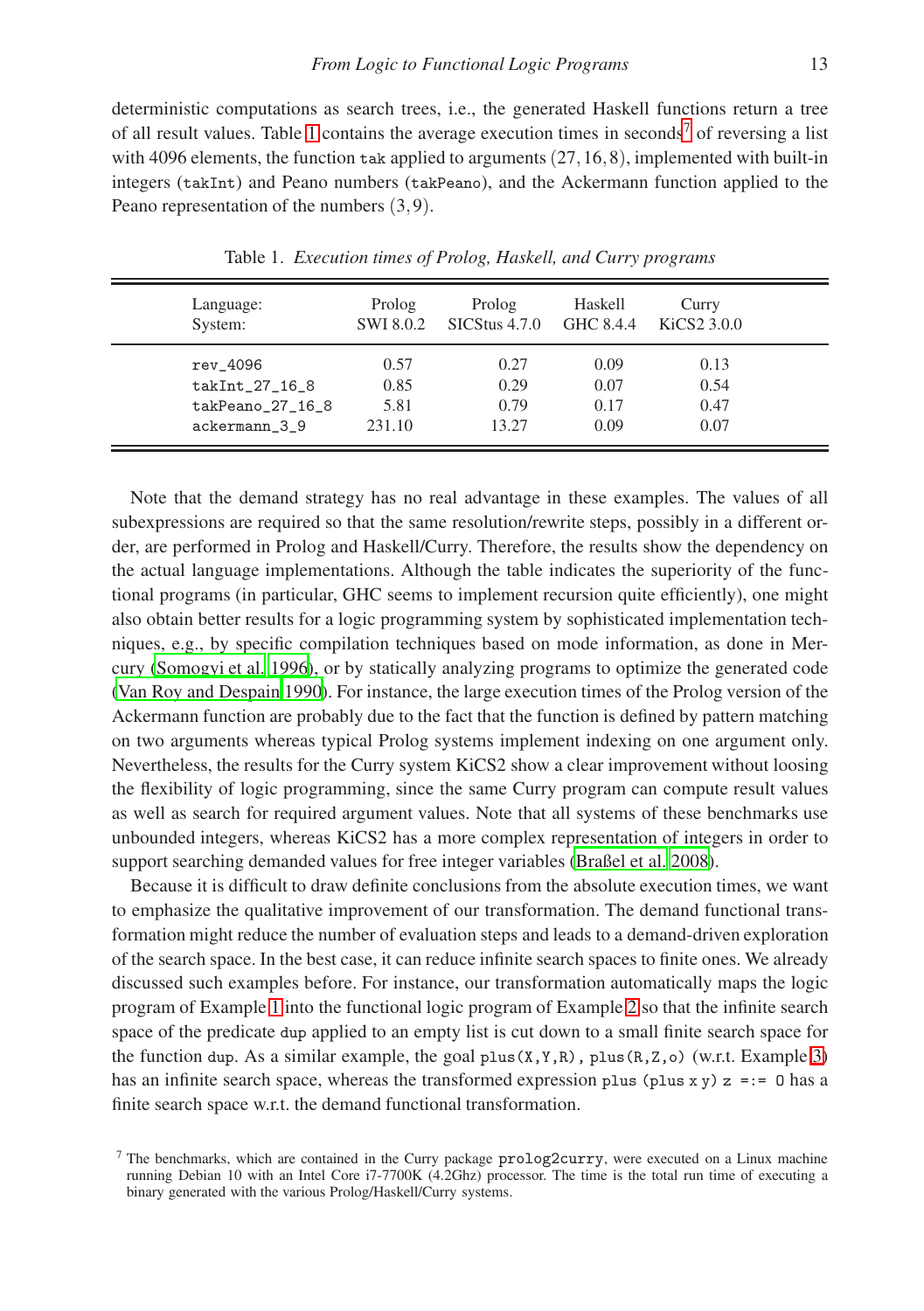These examples show that our transformation has a considerable advantage when goals containing several recursive predicates are used to search for solutions. Such goals naturally occur when complex data structures, like XML structures, are explored. The good behavior of functional logic programs on such applications is exploited by [Hanus](#page-14-15) [\(2011\)](#page-14-15) to implement a domainspecific language for XML processing as a library in Curry. Without the demand-driven evaluation strategy, many of the library functions would not terminate. Actually, the library has similar features as the logic-based language Xcerpt [\(Bry and Schaffert 2002](#page-14-16)) which uses a specialized unification procedure to ensure finite matching and unification w.r.t XML terms.

## 10 Conclusions

We presented methods to transform logic programs into functional logic programs. By specifying one or more arguments as results to transform predicates into functions and evaluating them with a demand-driven strategy, we showed with various examples that this transformation is able to reduce the computation space. Although this effect depends on the concrete examples, our transformation never introduces new or superfluous steps in successful computations. We also discussed a heuristic to infer result arguments for predicates. It is based on detecting inductively sequential argument positions so that the programs transformed by our method benefit from strong completeness and optimality results of functional logic programming [\(Antoy et al. 2000;](#page-14-4) [Antoy 1997\)](#page-14-5).

In principle, it is not necessary to switch to another programming language since demanddriven functional computations can be implemented in Prolog systems supporting coroutining. However, one has to be careful about the precise evaluation strategy implemented in this way. For instance, [Naish \(1991\)](#page-15-0) implements lazy evaluation in Prolog by representing closures as terms and use when declarations to delay insufficiently instantiated function calls. This might lead to floundering so that completeness is lost when predicates are transformed into functions. Moreover, delaying recursively defined predicates could result in infinite search spaces which can be avoided by complete strategies [\(Hanus 1995\)](#page-14-2). [Casas et al.](#page-14-1) [\(2006\)](#page-14-1) use coroutining to implement lazy evaluation and offer a notation for functions which are mapped into Prolog predicates. Although this syntactic transformation might yield the same values and search space as functional logic languages, there are no formal results justifying this transformation. On the other hand, there are various approaches to implement lazy narrowing strategies in Prolog [\(Antoy and Hanus](#page-14-17) [2000;](#page-14-17) Jiménez-Martin et al. 1992; [Loogen et al. 1993;](#page-15-21) López-Fraguas and Sánchez-Hernández [1999\)](#page-15-22). In this sense, our results provide a systematic method to improve computations in logic programs by mapping predicates into functions and applying sound and complete evaluation strategies to the transformed programs. In particular, if predicates are defined with inductively sequential arguments (as all examples in this paper), the needed narrowing strategy is optimal, i.e., the set of computed solutions is minimal and successful derivations have the shortest possible length [\(Antoy et al. 2000\)](#page-14-4). This does not restrict the flexibility of logic programming but might reduce the computation space. Although our implemented tool maps logic programs into Curry programs, one could also map them back into Prolog programs by compiling the demand-driven evaluation strategy into appropriate features of Prolog (e.g., coroutining).

There is a long history to improve the execution of logic programs by modified control rules [\(Bruynooghe et al. 1989;](#page-14-18) [Narain 1986\)](#page-15-23). However, these proposals usually consider the operational level so that a declarative justification (soundness and completeness) is missing. In this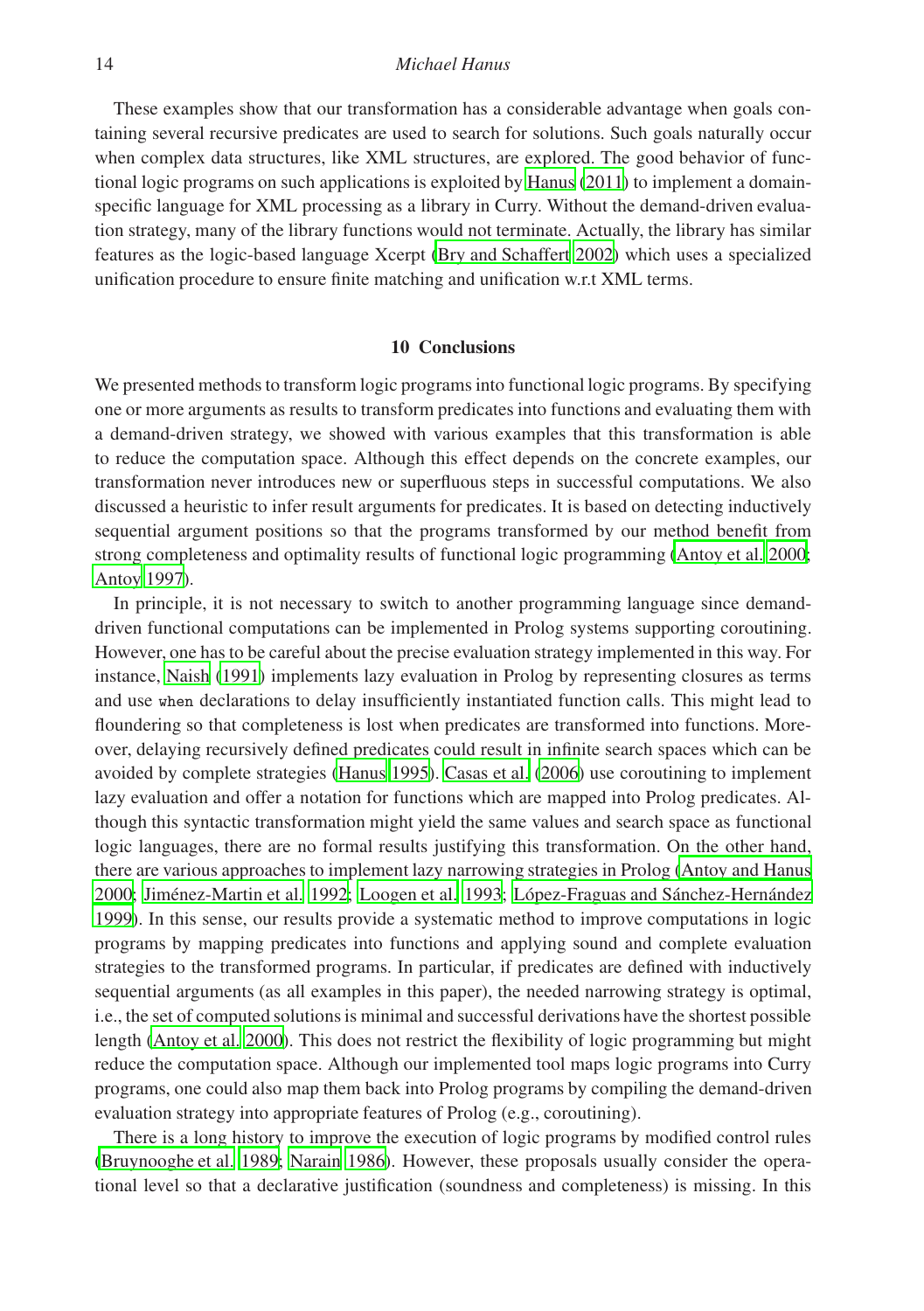sense, our work provides a justification for specific control rules used in logic programming, since it is based on soundness and completeness results for functional logic programs.

For future work it is interesting to use a refined representation of types (as discussed in Sect. [8\)](#page-11-0) or to consider other methods to infer result positions, e.g., by a program analysis taking into account the data flow between arguments of literals in goals.

#### References

<span id="page-14-12"></span>A¨IT-KACI, H. 1991. *Warren's Abstract Machine*. MIT Press.

- <span id="page-14-9"></span>ANTOY, S. Definitional trees. In *Proc. of the 3rd International Conference on Algebraic and Logic Programming* 1992, pp. 143–157. Springer LNCS 632.
- <span id="page-14-5"></span>ANTOY, S. Optimal non-deterministic functional logic computations. In *Proc. International Conference on Algebraic and Logic Programming (ALP'97)* 1997, pp. 16–30. Springer LNCS 1298.
- <span id="page-14-4"></span>ANTOY, S., ECHAHED, R., AND HANUS, M. 2000. A needed narrowing strategy. *Journal of the ACM*, *47*, 4, 776–822.
- <span id="page-14-17"></span>ANTOY, S. AND HANUS, M. Compiling multi-paradigm declarative programs into Prolog. In *Proc. International Workshop on Frontiers of Combining Systems (FroCoS'2000)* 2000, pp. 171–185. Springer LNCS 1794.
- <span id="page-14-8"></span>ANTOY, S. AND HANUS, M. Set functions for functional logic programming. In *Proceedings of the 11th ACM SIGPLAN International Conference on Principles and Practice of Declarative Programming (PPDP'09)* 2009, pp. 73–82. ACM Press.
- <span id="page-14-3"></span>ANTOY, S. AND HANUS, M. 2010. Functional logic programming. *Commun. ACM*, *53*, 4, 74–85.
- <span id="page-14-10"></span>ANTOY, S. AND HANUS, M. 2017. Default rules for Curry. *Theory and Practice of Logic Programming*, *17*, 2, 121–147.
- <span id="page-14-6"></span>BAADER, F. AND NIPKOW, T. 1998. *Term Rewriting and All That*. Cambridge University Press.
- <span id="page-14-11"></span>BARBOSA, J., FLORIDO, M., AND SANTOS COSTA, V. Data type inference for logic programming. In *Proceedings of the 31st International Symposium on Logic-based Program Synthesis and Transformation (LOPSTR 2021)* 2021, pp. 16–37. Springer LNCS 13290.
- <span id="page-14-0"></span>BARBUTI, R., BELLIA, M., LEVI, G., AND MARTELLI, M. On the integration of logic programming and functional programming. In *Proc. IEEE Internat. Symposium on Logic Programming* 1984, pp. 160–166, Atlantic City.
- <span id="page-14-14"></span>BRASSEL, B., FISCHER, S., AND HUCH, F. 2008. Declaring numbers. *Electronic Notes in Theoretical Computer Science*, *216*, 111–124.
- <span id="page-14-13"></span>BRASSEL, B., HANUS, M., PEEMÖLLER, B., AND RECK, F. KiCS2: A new compiler from Curry to Haskell. In *Proc. of the 20th International Workshop on Functional and (Constraint) Logic Programming (WFLP 2011)* 2011, pp. 1–18. Springer LNCS 6816.
- <span id="page-14-18"></span>BRUYNOOGHE, M., DE SCHREYE, D., AND KREKELS, B. 1989. Compiling control. *Journal of Logic Programming (6)*,, 135–162.
- <span id="page-14-16"></span>BRY, F. AND SCHAFFERT, S. Towards a declarative query and transformation language for XML and semistructured data: Simulation unification. In *Proceedings of the International Conference on Logic Programming (ICLP'02)* 2002, pp. 255–270. Springer LNCS 2401.
- <span id="page-14-1"></span>CASAS, A., CABEZA, D., AND HERMENEGILDO, M. A syntactic approach to combining functional notation, lazy evaluation, and higher-order in LP systems. In *Proc. of the 8th International Symposium on Functional and Logic Programming (FLOPS 2006)* 2006, pp. 146–162. Springer LNCS 3945.
- <span id="page-14-7"></span>GONZÁLEZ-MORENO, J., HORTALÁ-GONZÁLEZ, M., LÓPEZ-FRAGUAS, F., AND RODRÍGUEZ-ARTALEJO, M. 1999. An approach to declarative programming based on a rewriting logic. *Journal of Logic Programming*, *40*, 47–87.
- <span id="page-14-2"></span>HANUS, M. 1995. Analysis of residuating logic programs. *Journal of Logic Programming*, *24*, 3, 161–199.
- <span id="page-14-15"></span>HANUS, M. Declarative processing of semistructured web data. In *Technical Communications of the 27th*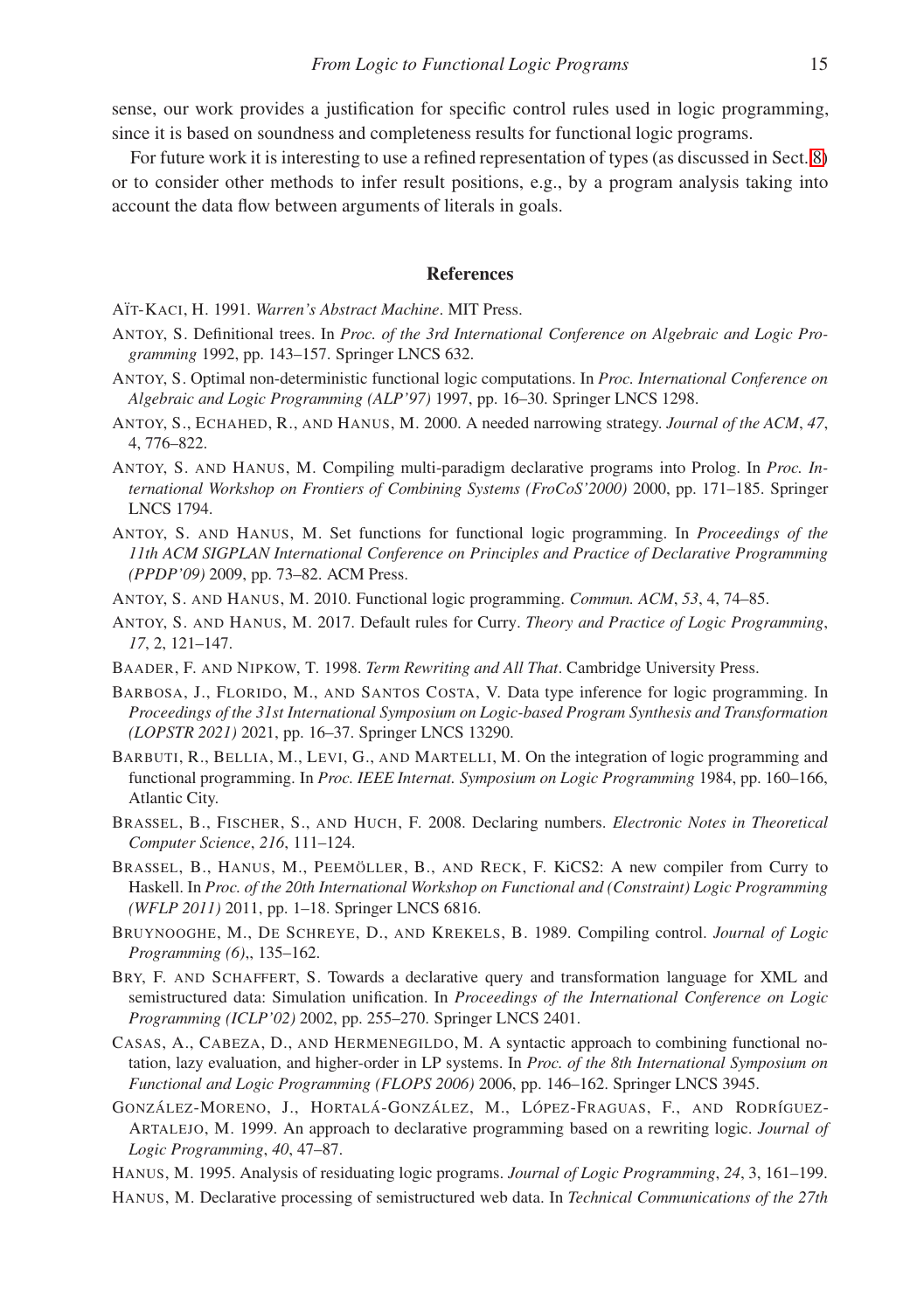*International Conference on Logic Programming* 2011, volume 11, pp. 198–208. Leibniz International Proceedings in Informatics (LIPIcs).

- <span id="page-15-4"></span>HANUS, M. Functional logic programming: From theory to Curry. In *Programming Logics - Essays in Memory of Harald Ganzinger* 2013, pp. 123–168. Springer LNCS 7797.
- <span id="page-15-3"></span>HANUS, M. (ED.) 2016. Curry: An integrated functional logic language (vers. 0.9.0). Available at <http://www.curry-lang.org>.
- <span id="page-15-14"></span>HERMENEGILDO, M., BUENO, F., CARRO, M., LÓPEZ-GARCÍA, P., MERA, E., MORALES, J., AND PUEBLA, G. 2012. An overview of Ciao and its design philosophy. *Theory and Practice of Logic Programming*, *12*, 1-2, 219–252.
- <span id="page-15-11"></span>HUET, G. AND LÉVY, J.-J. Computations in orthogonal rewriting systems. In LASSEZ, J.-L. AND PLOTKIN, G., editors, *Computational Logic: Essays in Honor of Alan Robinson* 1991, pp. 395–443. MIT Press.
- <span id="page-15-1"></span>HUGHES, J. Why functional programming matters. In TURNER, D., editor, *Research Topics in Functional Programming* 1990, pp. 17–42. Addison Wesley.
- <span id="page-15-20"></span>JIMÉNEZ-MARTIN, J., MARINO-CARBALLO, J., AND MORENO-NAVARRO, J. Efficient compilation of lazy narrowing into Prolog. In *Proc. Int. Workshop on Logic Program Synthesis and Transformation (LOPSTR'92)* 1992, pp. 253–270. Springer Workshops in Computing Series.
- <span id="page-15-12"></span>LAUNCHBURY, J. A natural semantics for lazy evaluation. In *Proc. 20th ACM Symposium on Principles of Programming Languages (POPL'93)* 1993, pp. 144–154. ACM Press.
- <span id="page-15-2"></span>LLOYD, J. 1987. *Foundations of Logic Programming*. Springer, second, extended edition.
- <span id="page-15-21"></span>LOOGEN, R., LÓPEZ FRAGUAS, F., AND RODRÍGUEZ ARTALEJO, M. A demand driven computation strategy for lazy narrowing. In *Proc. of the 5th International Symposium on Programming Language Implementation and Logic Programming* 1993, pp. 184–200. Springer LNCS 714.
- <span id="page-15-22"></span>LÓPEZ-FRAGUAS, F. AND SÁNCHEZ-HERNÁNDEZ, J. TOY: A multiparadigm declarative system. In *Proc. of RTA'99* 1999, pp. 244–247. Springer LNCS 1631.
- <span id="page-15-0"></span>NAISH, L. Adding equations to NU-Prolog. In *Proc. of the 3rd Int. Symposium on Programming Language Implementation and Logic Programming* 1991, pp. 15–26. Springer LNCS 528.
- <span id="page-15-23"></span>NARAIN, S. 1986. A technique for doing lazy evaluation in logic. *Journal of Logic Programming*, *3*, 259– 276.
- <span id="page-15-17"></span>PARTAIN, W. The nofib benchmark suite of Haskell programs. In *Proceedings of the 1992 Glasgow Workshop on Functional Programming* 1993, pp. 195–202. Springer.
- <span id="page-15-5"></span>PEYTON JONES, S., editor 2003. *Haskell 98 Language and Libraries—The Revised Report*. Cambridge University Press.
- <span id="page-15-6"></span>REDDY, U. Narrowing as the operational semantics of functional languages. In *Proc. IEEE Internat. Symposium on Logic Programming* 1985, pp. 138–151, Boston.
- <span id="page-15-15"></span>SCHRIJVERS, T., SANTOS COSTA, V., WIELEMAKER, J., AND DEMOEN, B. Towards Typed Prolog. In *24th Int. Conference on Logic Programming (ICLP 2008)* 2008, pp. 693–697. Springer LNCS 5366.
- <span id="page-15-7"></span>SLAGLE, J. 1974. Automated theorem-proving for theories with simplifiers, commutativity, and associativity. *Journal of the ACM*, *21*, 4, 622–642.
- <span id="page-15-18"></span>SOMOGYI, Z., HENDERSON, F., AND CONWAY, T. 1996. The execution algorithm of Mercury, an efficient purely declarative logic programming language. *Journal of Logic Programming*, *29*, 1-3, 17–64.
- <span id="page-15-10"></span>STERLING, L. AND SHAPIRO, E. 1994. *The Art of Prolog*. MIT Press, 2nd edition.
- <span id="page-15-8"></span>TERESE 2003. *Term Rewriting Systems*, volume 55 of *Cambridge Tracts in Theoretical Computer Science*. Cambridge University Press.
- <span id="page-15-19"></span>VAN ROY, P. AND DESPAIN, A. The benefits of global dataflow analysis for an optimizing prolog compiler. In *Proc. of the 1990 North American Conference on Logic Programming* 1990, pp. 501–515. MIT Press.
- <span id="page-15-9"></span>WADLER, P. 1997. How to declare an imperative. *ACM Computing Surveys*, *29*, 3, 240–263.
- <span id="page-15-13"></span>WADLER, P. AND BLOTT, S. How to make ad-hoc polymorphism less ad hoc. In *Proc. POPL'89* 1989, pp. 60–76.
- <span id="page-15-16"></span>WARREN, D. 1983. An abstract Prolog instruction set. Technical note 309, SRI International, Stanford.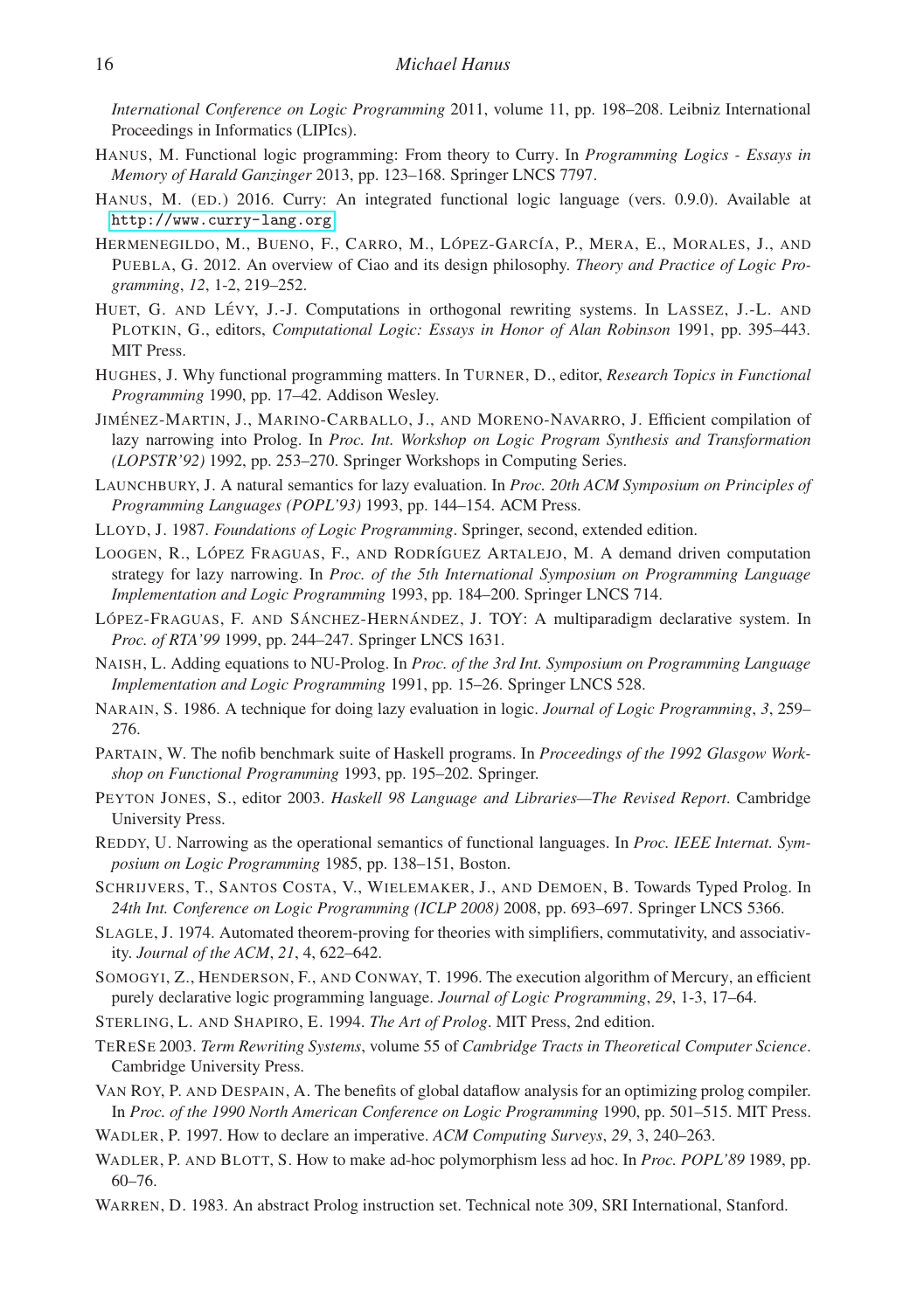#### Appendix A Proofs

*Theorem [1](#page-4-2) (Correctness of the conservative transformation)*

Let *P* be a logic program and *G* a goal. There is a resolution derivation  $G\vdash_{\sigma}^* \vartriangle$  w.r.t. *P* if and only if there is a narrowing derivation  $\llbracket G \rrbracket_{\mathscr{C}} \stackrel{*}{\leadsto} \sigma$  True w.r.t.  $\llbracket P \rrbracket_{\mathscr{C}}$ .

#### *Proof*

We generalize the theorem and prove it also for empty goals  $G = \alpha$  which are transformed as

 $\llbracket \Box \rrbracket_{\mathscr{D}} = \texttt{True}$ 

The operations for Boolean conjunction and conditional expressions are defined in Curry by

True &&  $b = b$  True  $k > x = x$ False && b = False

First, we prove the existence of a narrowing derivation  $[\![G]\!]_{\mathscr{C}} \stackrel{*}{\leadsto} \sigma$  True w.r.t.  $[\![P]\!]_{\mathscr{C}}$  for each resolution derivation  $G \vdash_{\sigma}^* \varphi$  w.r.t. *P* by induction on the length *n* of the given resolution derivation.

Base case (*n* = 0): Since the derivation has zero length,  $G = \alpha$  and  $\sigma = \{\}$ . Then  $\llbracket G \rrbracket_{\mathscr{C}} = \text{True}$ and True  $\stackrel{*}{\rightsquigarrow}$  True so that the claim holds in this case.

Inductive case  $(n > 0)$ : Consider a resolution derivation  $G \vdash_{\sigma}^* \Box$  w.r.t. *P* consisting of  $n > 0$ resolution steps. Hence, this derivation has the structure

$$
G\vdash_{\sigma'} G'\vdash_{\sigma''}^*\Box
$$

where  $G = l_1, \ldots, l_k$  and there exists a variant "*l* :- *b*." of a program rule (the case for a fact "*l*." can be proved in a similar way) such that  $\sigma'$  is an mgu of *l* and  $l_1$  and  $G' = \sigma'(b, l_2 ..., l_k)$ . Since  $G' \vdash_{\sigma''}^*$  is a derivation with *n* − 1 resolution steps, there are derivations

σ ′ (*b*) ⊢ ∗ <sup>σ</sup>1 <sup>σ</sup>1(<sup>σ</sup> ′ (*l*2)) ⊢ ∗ <sup>σ</sup>2 . . . <sup>σ</sup>*k*−1(···(<sup>σ</sup>1(<sup>σ</sup> ′ (*lk*)))···) ⊢ ∗ <sup>σ</sup>*k*

where each derivation has less than *n* steps and  $\sigma'' = \sigma_k \circ \cdots \circ \sigma_1$ . Hence, by induction hypothesis, there are narrowing derivations

$$
\begin{array}{cc}\n\llbracket \sigma'(b) \rrbracket_{\mathscr{C}} & \stackrel{*}{\leadsto}_{\sigma_1} & \text{True} \\
\llbracket \sigma_1(\sigma'(l_2)) \rrbracket_{\mathscr{C}} & \stackrel{*}{\leadsto}_{\sigma_2} & \text{True} \\
\vdots & \vdots & \vdots \\
\llbracket \sigma_{k-1}(\cdots(\sigma_1(\sigma'(l_k)))\cdots)\rrbracket_{\mathscr{C}} & \stackrel{*}{\leadsto}_{\sigma_k} & \text{True}\n\end{array}
$$

w.r.t.  $[P]_{\mathscr{C}}$ . By definition of  $[\![\cdot]\!]_{\mathscr{C}}$ ,

$$
\llbracket G \rrbracket_{\mathscr{C}} = \llbracket l_1 \rrbracket_{\mathscr{C}} \& \& \dots \& \llbracket l_k \rrbracket_{\mathscr{C}}
$$

and

$$
[[l]]_{\mathscr{C}} + [[b]]_{\mathscr{C}} = \text{True}
$$

is a variant of a program rule of  $[P]_{\mathscr{C}}$ . Since the conservative transformation changes only the syntax of literals but keep their structure and variables,  $\sigma'$  is an mgu of  $\llbracket l \rrbracket_{\mathscr{C}}$  and  $\llbracket l \rrbracket_{\mathscr{C}}$  so that

$$
[\![G]\!]_{\mathscr{C}} \leadsto_{\sigma'} (\sigma'([\![b]\!]_{\mathscr{C}} \text{ for some } \ker [\![l_2]\!]_{\mathscr{C}} \text{ for } \ldots \text{ for } [\![l_k]\!]_{\mathscr{C}}
$$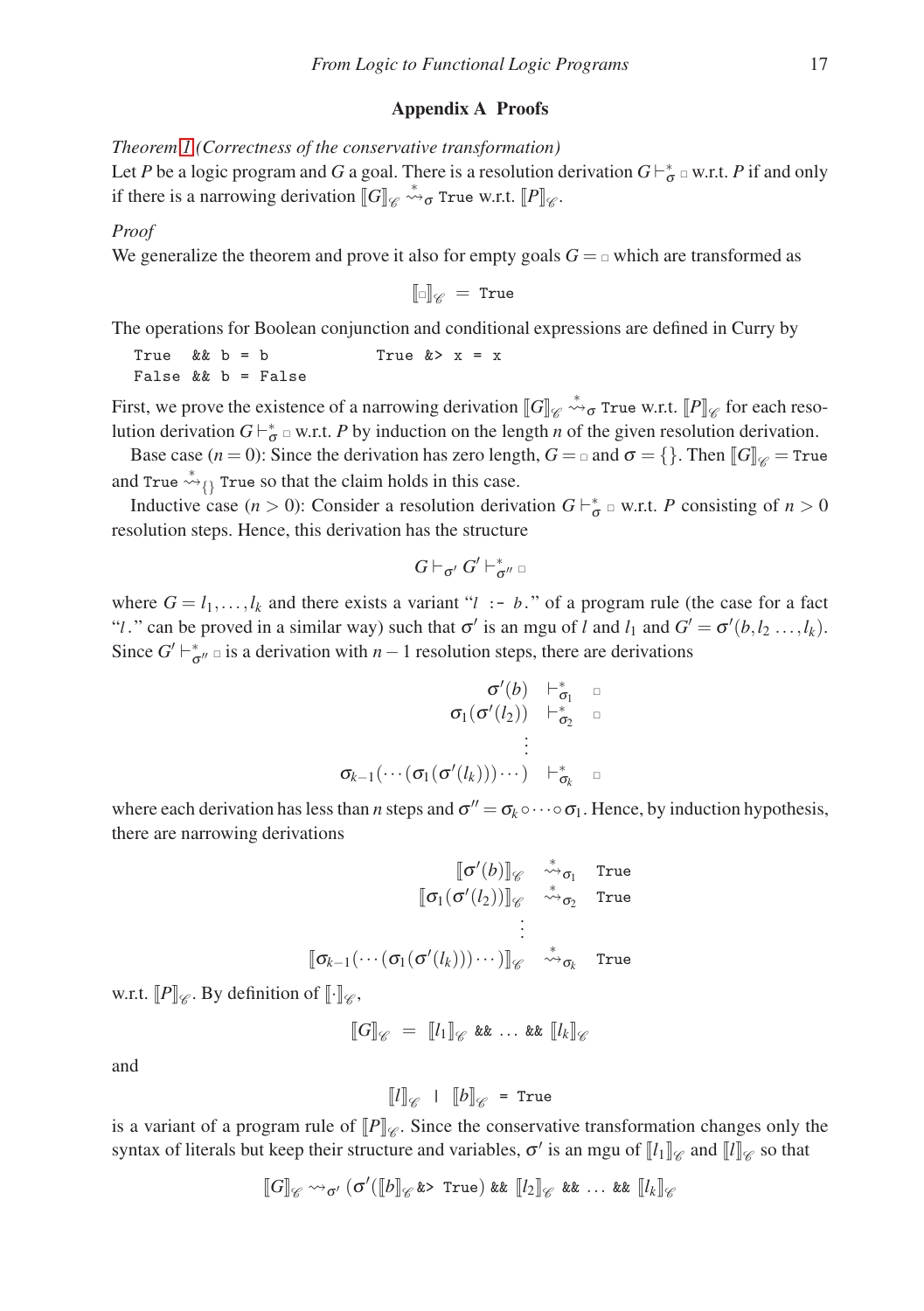is a narrowing step. Due to the existence of the narrowing derivations shown above and the definition of &> and &&, we can combine all this into a narrowing derivation

$$
[\![G]\!]_{\mathscr{C}} \stackrel{*}{\leadsto_{\sigma'' \circ \sigma'}} \text{True}
$$

Thus, the claim holds.

To prove the opposite direction, we assume the existence of a narrowing derivation  $[\![G]\!]_{\mathscr{C}} \stackrel{*}{\leadsto} \sigma$ True w.r.t.  $[P]$ <sub>*⊗*</sub> and have to show the existence of a resolution derivation  $G \vdash_{\sigma}^* \Box$  w.r.t. *P*. We prove this claim by induction on the length *n* of the given narrowing derivation.

Base case  $(n = 0)$ : Since the derivation  $\llbracket G \rrbracket_{\mathscr{C}} \stackrel{*}{\leadsto} \sigma$  True has zero length,  $\llbracket G \rrbracket_{\mathscr{C}} =$  True and  $\sigma = \{\}$  so that  $G = \sigma$ . Hence, the claim vacuously holds.

Inductive case  $(n > 0)$ : Assume there is a narrowing derivation  $\llbracket G \rrbracket_{\mathscr{C}} \stackrel{*}{\leadsto} \sigma$  True w.r.t.  $\llbracket P \rrbracket_{\mathscr{C}}$ consisting of  $n > 0$  narrowing steps. Hence, this derivation has the structure

$$
[\![G]\!]_{\mathscr{C}} \leadsto_{\sigma'} G' \overset{*}{\leadsto}_{\sigma''} \text{True}
$$

where the derivation  $G' \stackrel{*}{\leadsto} \sigma''$  True consists  $n-1$  narrowing steps. Therefore  $\llbracket G \rrbracket_{\mathscr{C}} \neq \text{True}$  (since there is no rule in  $[P]_{\mathscr{C}}$  with left-hand side True) so that  $G \neq \emptyset$ . Thus,  $G = l_1, \ldots, l_k$  ( $k > 0$ ) and

$$
\llbracket G \rrbracket_{\mathscr{C}} = \llbracket l_1 \rrbracket_{\mathscr{C}} \&\& \dots \& \llbracket l_k \rrbracket_{\mathscr{C}}
$$

Furthermore, there is a narrowing step for  $\llbracket l_1 \rrbracket_{\mathscr{C}}$  w.r.t.  $\llbracket P \rrbracket_{\mathscr{C}}$ . By definition of  $\llbracket P \rrbracket_{\mathscr{C}}$ , the logic program contains a variant of a fact "*l*." or a rule "*l* :- *b*." so that  $b' = \text{True or } b' = [b]_{\mathscr{C}}$  &> True, respectively, such that  $\sigma'$  is an mgu of  $\llbracket l \rrbracket_{\mathscr{C}}$  and  $\llbracket l_1 \rrbracket_{\mathscr{C}}$  and

$$
G' = \sigma'(b' \& [l_2]_{\mathscr{C}} \& \ldots \& [l_k]_{\mathscr{C}}) = \sigma'(b') \& \lbrack \sigma'(l_2) \rbrack_{\mathscr{C}} \& \ldots \& \lbrack \sigma'(l_k) \rbrack_{\mathscr{C}}
$$

By definition of  $\&$  and the fact that  $G' \stackrel{*}{\leadsto}_{\sigma''}$  True consists  $n-1$  narrowing steps, there are narrowing derivations

$$
\begin{array}{cc}\|\sigma'(b')\|_{\mathscr{C}}&\stackrel{*}{\leadsto}_{\sigma_1}&\text{True}\\\|\sigma_1(\sigma'(l_2))\|_{\mathscr{C}}&\stackrel{*}{\leadsto}_{\sigma_2}&\text{True}\\\vdots&\\[\sigma_{k-1}(\cdots(\sigma_1(\sigma'(l_k)))\cdots)]_{\mathscr{C}}&\stackrel{*}{\leadsto}_{\sigma_k}&\text{True}\end{array}
$$

where each derivation has less than *n* steps and  $\sigma'' = \sigma_k \circ \cdots \circ \sigma_1$ . Hence, by induction hypothesis, there are resolution derivations

$$
\sigma'(b'') \quad \vdash^*_{\sigma_1} \quad \square
$$
\n
$$
\sigma_1(\sigma'(l_2)) \quad \vdash^*_{\sigma_2} \quad \square
$$
\n
$$
\vdots
$$
\n
$$
\sigma_{k-1}(\cdots(\sigma_1(\sigma'(l_k)))\cdots) \quad \vdash^*_{\sigma_k} \quad \square
$$

where  $b'' = \ln \text{if } b' = \text{True or } b'' = b \text{ if } b' = \llbracket b \rrbracket_{\mathscr{C}} \text{ and } \text{True. Hence,}$ 

$$
\sigma'(b'',l_2,\ldots,l_k)\vdash^*_{\sigma_k\circ\cdots\circ\sigma_1} \Box
$$

is a resolution derivation. Furthermore,  $G \vdash_{\sigma'} \sigma'(b'', l_2, \ldots, l_k)$  is a resolution step w.r.t. *P* since  $\sigma'$  is also an mgu of  $l_1$  and *l*. Altogether, the resolution derivation

$$
G\vdash^*_{\sigma''\circ\sigma'}\text{ }\Box
$$

exists, which proves the claim. $\Box$